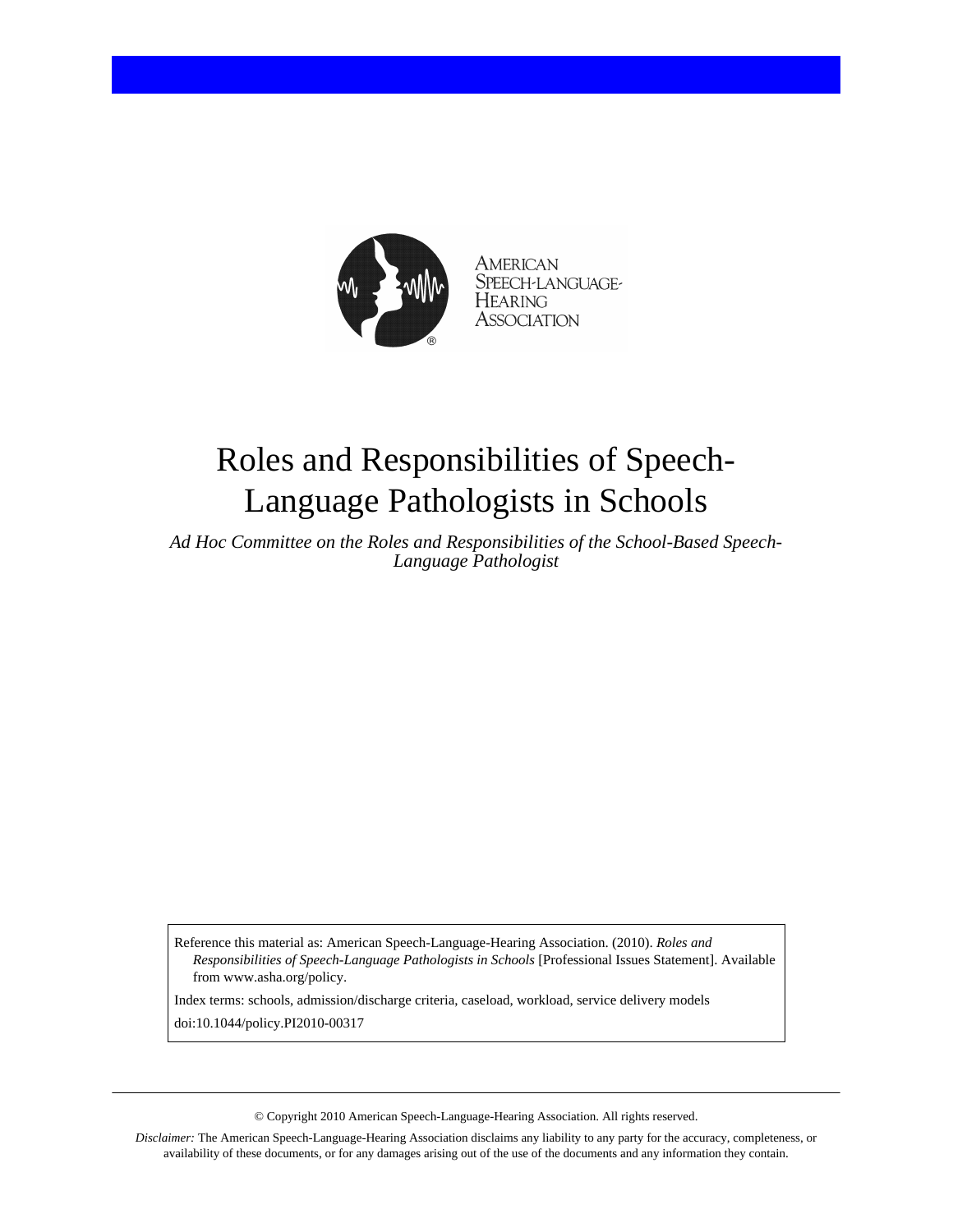| <b>About This</b><br><b>Document</b>        | This professional issues statement is an official policy statement of the American<br>Speech-Language-Hearing Association (ASHA) and is a companion document to<br>the position statement on the Roles and Responsibilities of Speech-Language<br>Pathologists in Schools. It was developed by the Ad Hoc Committee on the Roles<br>and Responsibilities of the School-Based Speech-Language Pathologist. Members<br>of the Ad Hoc Committee were Barbara Ehren (chair), Frances Block, Catherine<br>Crowley, Ellen Estomin, Sue Ann Goldman, and Susan Karr (ex officio). Vice<br>President for Professional Practices in Speech-Language Pathology Brian<br>Shulman (2006–2008) and Vice President for Speech-Language Pathology<br>Practice Julie Noel (2009–2011) served as the ASHA monitoring vice presidents,<br>with contributions from ASHA staff member Deborah Adamczyk. This document<br>was approved by the ASHA Board of Directors (BOD 13-2010) in May 2010. This<br>professional issues statement with its companion position statement replaces the<br>2000 ASHA document Guidelines for the Roles and Responsibilities of the School-<br>Based Speech-Language Pathologist.                                                                                                                                                                                                                                                                                                                                                                                                                                                                                                                                                                                                                                                                                                                                                                                                                                                                                                                                                                                                                                                                                                                             |
|---------------------------------------------|---------------------------------------------------------------------------------------------------------------------------------------------------------------------------------------------------------------------------------------------------------------------------------------------------------------------------------------------------------------------------------------------------------------------------------------------------------------------------------------------------------------------------------------------------------------------------------------------------------------------------------------------------------------------------------------------------------------------------------------------------------------------------------------------------------------------------------------------------------------------------------------------------------------------------------------------------------------------------------------------------------------------------------------------------------------------------------------------------------------------------------------------------------------------------------------------------------------------------------------------------------------------------------------------------------------------------------------------------------------------------------------------------------------------------------------------------------------------------------------------------------------------------------------------------------------------------------------------------------------------------------------------------------------------------------------------------------------------------------------------------------------------------------------------------------------------------------------------------------------------------------------------------------------------------------------------------------------------------------------------------------------------------------------------------------------------------------------------------------------------------------------------------------------------------------------------------------------------------------------------------------------------------------------------------------------------------|
| <b>Roles</b> and<br><b>Responsibilities</b> | Driven by educational reform, legal mandates, and evolving professional practices,<br>it is the position of the American Speech-Language-Hearing Association (ASHA)<br>that the roles and responsibilities of speech-language pathologists (SLPs) listed<br>below should provide the basis for speech-language services in schools to promote<br>efficient and effective outcomes for students.<br>Critical Roles - SLPs have integral roles in education and are essential members<br>of school faculties.<br>• Working Across All Levels — SLPs provide appropriate speech-language<br>services in Pre-K, elementary, middle, junior high, and high schools with no<br>school level underserved. (Note: In some states infants and toddlers would be<br>included in school services.)<br>• Serving a Range of Disorders - As delineated in the ASHA Scope of<br>Practice in Speech-Language Pathology and federal regulations, SLPs work<br>with students exhibiting the full range of communication disorders, including<br>those involving language, articulation (speech sound disorders), fluency,<br>voice/resonance, and swallowing. Myriad etiologies may be involved.<br>• Ensuring Educational Relevance - The litmus test for roles assumed by<br>SLPs with students with disabilities is whether the disorder has an impact on<br>the education of students. Therefore, SLPs address personal, social/emotional,<br>academic, and vocational needs that have an impact on attainment of<br>educational goals.<br>• Providing Unique Contributions to Curriculum — SLPs provide a distinct<br>set of roles based on their focused expertise in language. They offer assistance<br>in addressing the linguistic and metalinguistic foundations of curriculum<br>learning for students with disabilities, as well as other learners who are at risk<br>for school failure, or those who struggle in school settings.<br>• Highlighting Language/Literacy — Current research supports the<br>interrelationships across the language processes of listening, speaking,<br>reading, and writing. SLPs contribute significantly to the literacy achievement<br>of students with communication disorders, as well as other learners who are<br>at risk for school failure, or those who struggle in school settings. |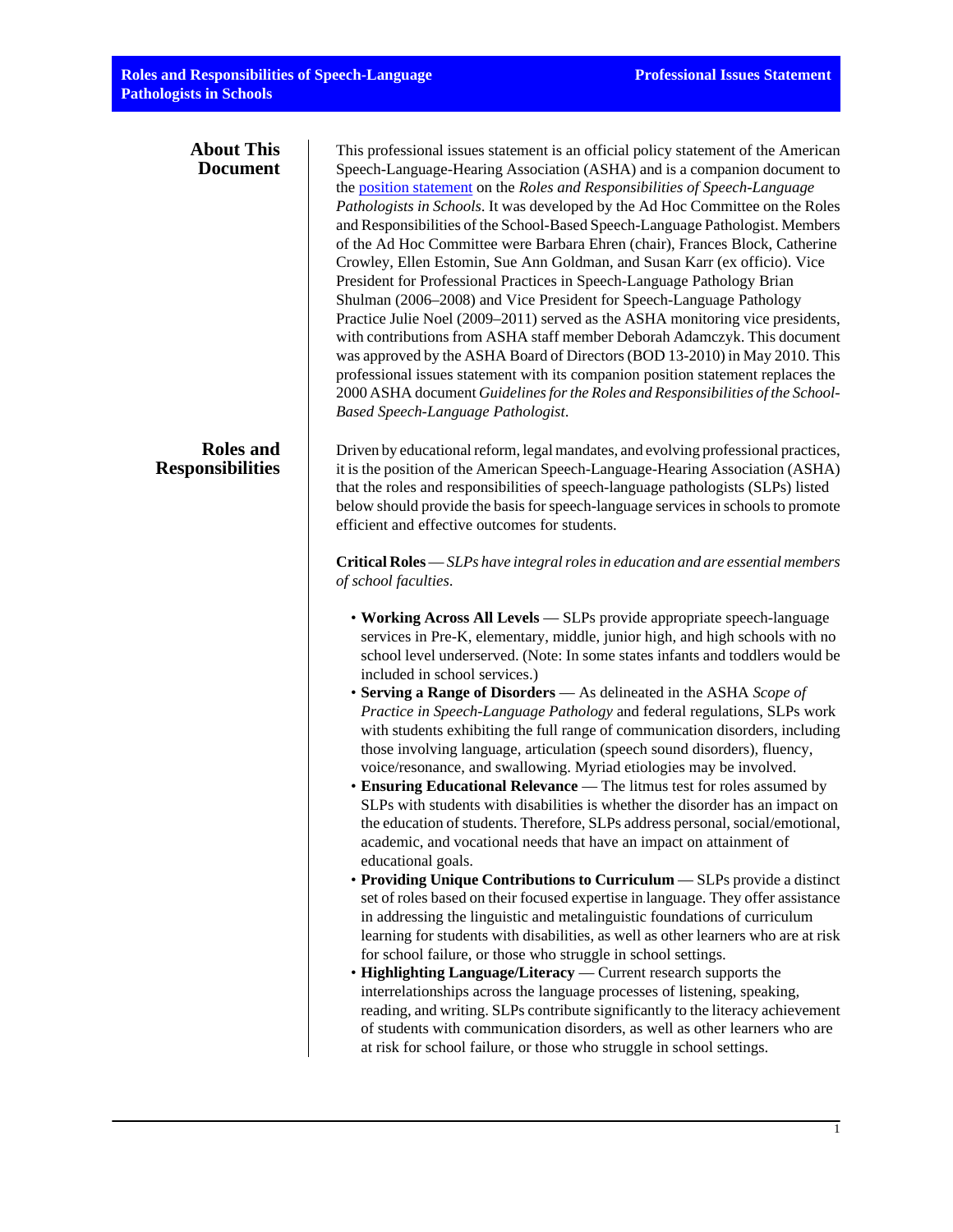• **Providing Culturally Competent Services** — With the ever-increasing diversity in the schools, SLPs make important contributions to ensure that all students receive quality, culturally competent services. SLPs have the expertise to distinguish a language disorder from "something else." That "something else" might include cultural and linguistic differences, socioeconomic factors, lack of adequate prior instruction, and the process of acquiring the dialect of English used in the schools. This expertise leads to more accurate and appropriate identification of student needs. SLPs can also address the impact of language differences and second language acquisition on student learning and provide assistance to teachers in promoting educational growth.

**Range of Responsibilities** — *SLPs help students meet the performance standards of a particular school district and state*.

- **Prevention** SLPs are integrally involved in the efforts of schools to prevent academic failure in whatever form those initiatives may take; for example, in Response to Intervention (RTI). SLPs use evidence-based practice (EBP) in prevention approaches.
- **Assessment** SLPs conduct assessments in collaboration with others that help to identify students with communication disorders as well as to inform instruction and intervention, consistent with EBP.
- **Intervention** SLPs provide intervention that is appropriate to the age and learning needs of each individual student and is selected through an evidencebased decision-making process. Although service delivery models are typically more diverse in the school setting than in other settings, the therapy techniques are clinical in nature when dealing with students with disabilities.
- **Program Design** It is essential that SLPs configure schoolwide programs that employ a continuum of service delivery models in the least restrictive environment for students with disabilities, and that they provide services to other students as appropriate.
- **Data Collection and Analysis** SLPs, like all educators, are accountable for student outcomes. Therefore, data-based decision making, including gathering and interpreting data with individual students, as well as overall program evaluation are essential responsibilities.
- **Compliance** SLPs are responsible for meeting federal and state mandates as well as local policies in performance of their duties. Activities may include Individualized Education Program (IEP) development, Medicaid billing, report writing, and treatment plan/therapy log development.

**Collaboration** — *SLPs work in partnership with others to meet students' needs*.

• **With Other School Professionals** — SLPs provide services to support the instructional program at a school. Therefore, SLPs' unique contributions complement and augment those made by other professionals who also have unique perspectives and skills. Working collegially with general education teachers who are primarily responsible for curriculum and instruction is essential. SLPs also work closely with reading specialists, literacy coaches, special education teachers, occupational therapists, physical therapists, school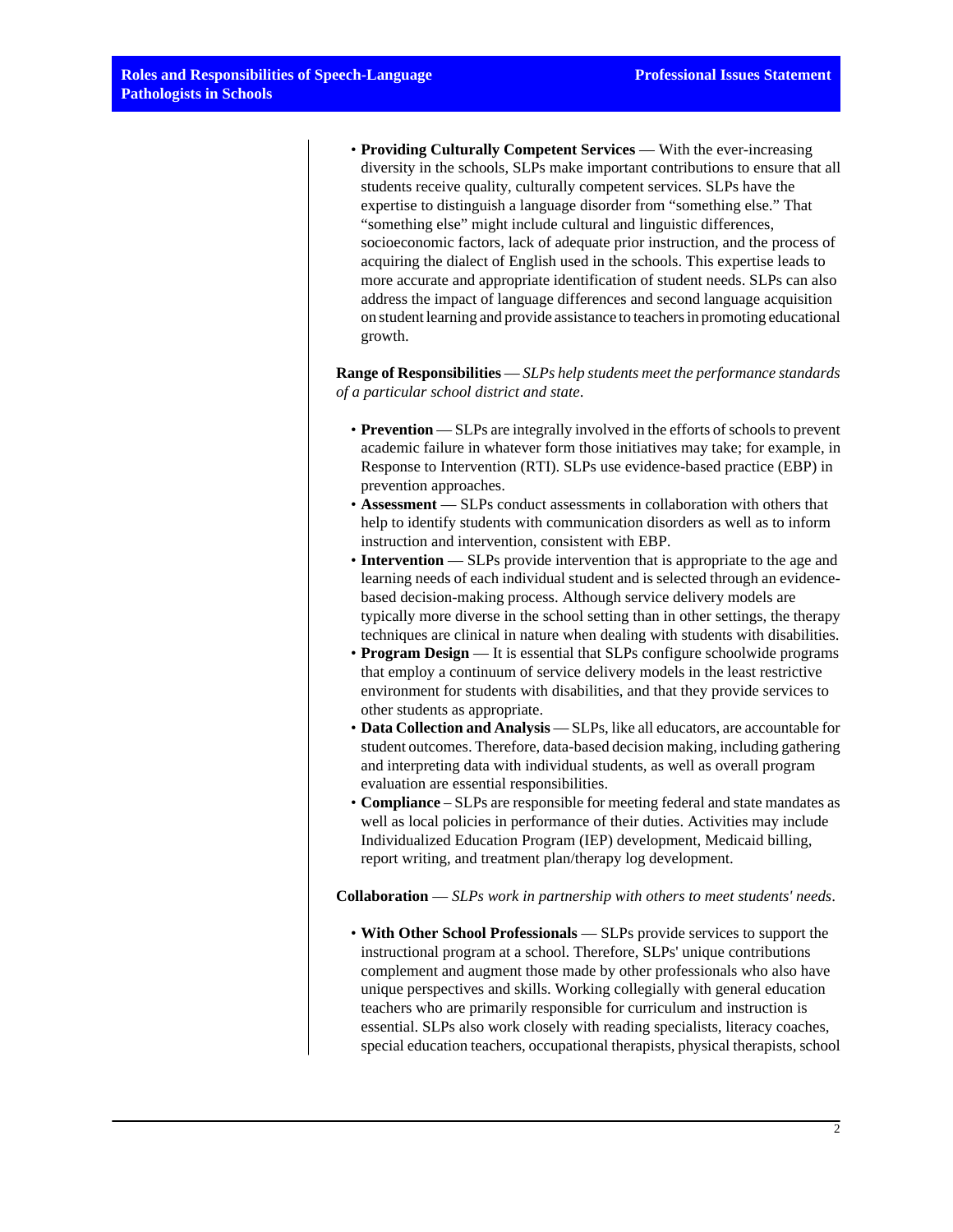psychologists, audiologists, guidance counselors, and social workers, in addition to others. Working with school and district administrators in designing and implementing programs is crucial.

- **With Universities** SLPs form important relationships with universities in which both the SLPs and the universities can benefit from shared knowledge and perspectives. Additionally, SLPs can serve as resources for university personnel and the university students whom they teach.
- **Within the Community** SLPs work with a variety of individuals and agencies (e.g., physicians, private therapy practitioners, social service agencies, private schools, and vocational rehabilitation) who may be involved in teaching or providing services to children and youth.
- **With Families** For students of all ages it is essential that SLPs engage families in planning, decision making, and program implementation.
- **With Students** Student involvement in the intervention process is essential to promoting personal responsibility and ownership of communication improvement goals. SLPs actively engage students in goal planning, intervention implementation, monitoring of progress, and self-advocacy appropriate to age and ability level.

**Leadership** — *SLPs provide direction in defining their roles and responsibilities and in ensuring delivery of appropriate services to students*.

- **Advocacy** To assume productive roles, SLPs must advocate for appropriate programs and services for children and adolescents, including reasonable workloads, professional development opportunities and other program supports. Because some of the roles SLPs assume may be new or evolving and may not be clearly understood by others, SLPs have a responsibility to articulate their roles and responsibilities to teachers, other school professionals, administrators, support personnel, families, and the community. They also work to influence the development and interpretation of laws, regulations, and policies to promote best practice.
- **Supervision and Mentorship** SLPs play a vital role in inducting new professionals. They are involved with supervising student SLPs and clinical fellows, as well as in mentoring new SLPs. They also may supervise paraprofessionals.
- **Professional Development** SLPs are valuable resources in designing and conducting professional development. Given their expertise in communication and language, SLPs have much to offer other educators, including administrators, teachers, other educational specialists, and paraprofessionals in the collaborative effort to enhance the performance of students in schools.
- **Parent Training** SLPs are in a position to provide training to parents of students of all ages with regard to communication development and disorders. They may be especially helpful to families in creating a language- and literacyrich environment
- **Research** Federal law requires the use of scientific, research-based practices. It is important for SLPs in the schools to participate in research to generate and support the use of evidence-based assessment and intervention practices.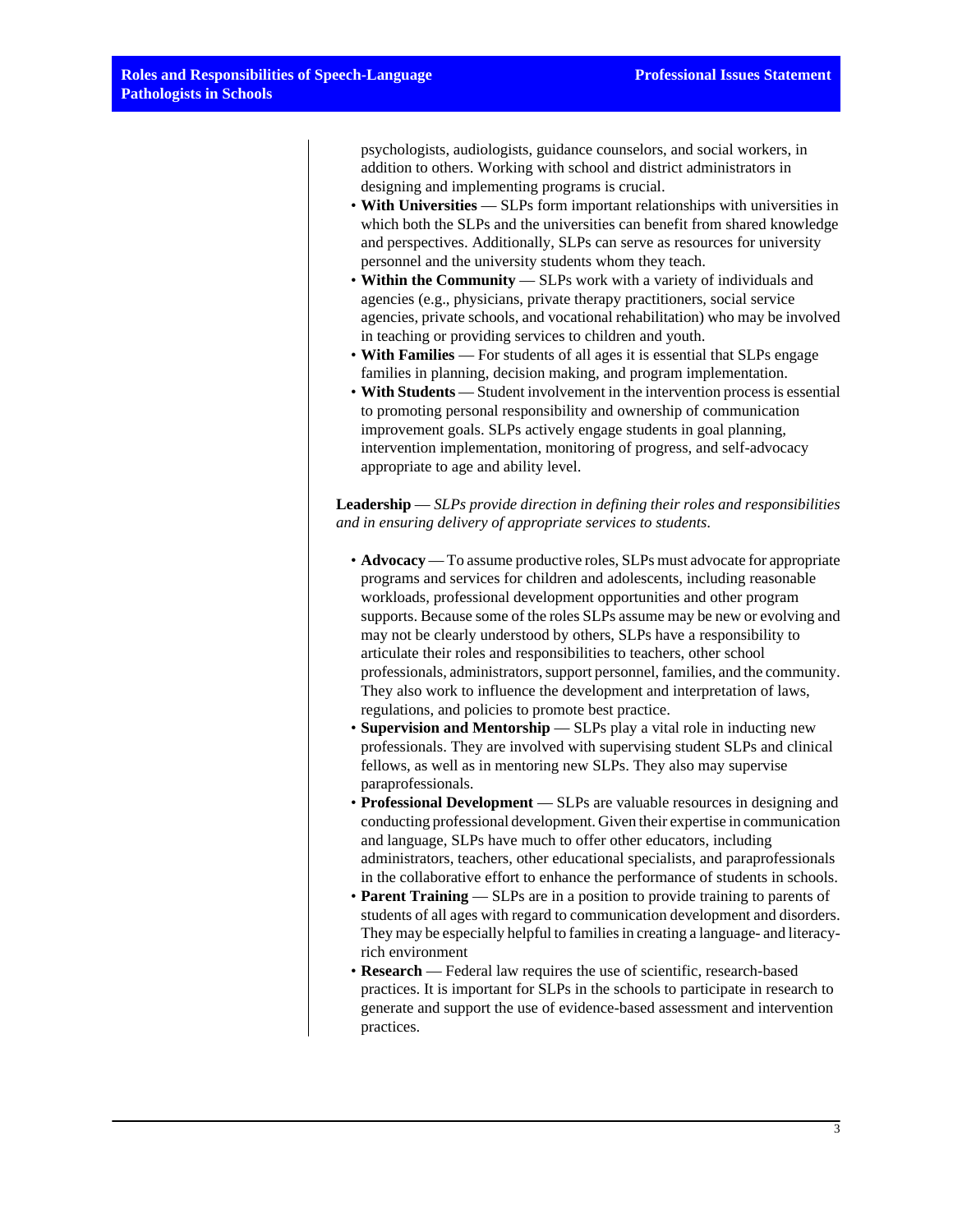ASHA considers the factors listed below to be essential in implementing these roles and responsibilities.

- **Role and Responsibility Realignment** The current educational context for speech-language services requires reflection on and a possible realignment of existing roles and responsibilities to make maximum use of the SLPs' expertise. SLPs and school systems can then carve out a set of roles and responsibilities that is both manageable and efficacious for the diverse student body in today's schools. Establishing workload priorities is crucial. Further, these roles and responsibilities should be viewed in the larger context of the array of programs and services provided to students, including those with disabilities, and in light of the responsibility for student achievement that all educators share. • **Reasonable Workloads** — For SLPs to be productive in the many roles and
	- responsibilities for which their expertise prepares them, they must have reasonable workloads. Therefore, school systems and SLPs themselves must make ethical and judicious decisions, consistent with legal mandates, about the services they provide. They must balance their scope of work to use their expertise most effectively and efficiently. New or expanded roles cannot merely be additions to an already full workload.
	- **Professional Preparation** SLPs must be fully prepared to meet the needs of the diverse student body they will be called upon to serve in the myriad roles and responsibilities outlined in this document. The range and complexity of student problems require at a minimum well-prepared, master's level professionals with a strong knowledge base in speech-language/literacy development and speech-language/literacy disorder, as well as a strong skill set in diagnosis, intervention, and workload management at the pre-service level. New or expanded roles may require high quality professional development for SLPs already in the schools.
	- **Lifelong Learning** To keep abreast of changes in education and speechlanguage pathology, it is essential that SLPs seek out and be permitted to engage in continuing education experiences to update their knowledge base and hone their skills.

This policy statement serves as a guide to SLPs as well as policy makers and administrators in shaping the practice of speech-language pathology in schools. It also serves to guide pre-service and in-service educators in designing and conducting appropriate coursework and educational experiences for SLPs who will be or who are working in schools.

**Rationale** Much has changed in education since the document, *Guidelines for the Roles and Responsibilities of the School-Based Speech-Language Pathologist* (ASHA, 2000), was published. School-based speech-language pathology is at a crossroads where SLPs seek to contribute significantly to the well-being and success of children and adolescents in schools as ever-increasing demands are placed on them with an expanded scope of practice. It is essential that SLPs' roles and responsibilities be redefined in light of substantive changes that have taken place in schools, as well as in the discipline of speech-language pathology. Changes in three arenas provide a rationale for the current roles and responsibilities articulated in the ASHA position statement and professional issues statement: (1) educational reform, (2) legal mandates, and (3) evolving professional practices, all of which are interrelated. In the following sections each of these three areas is addressed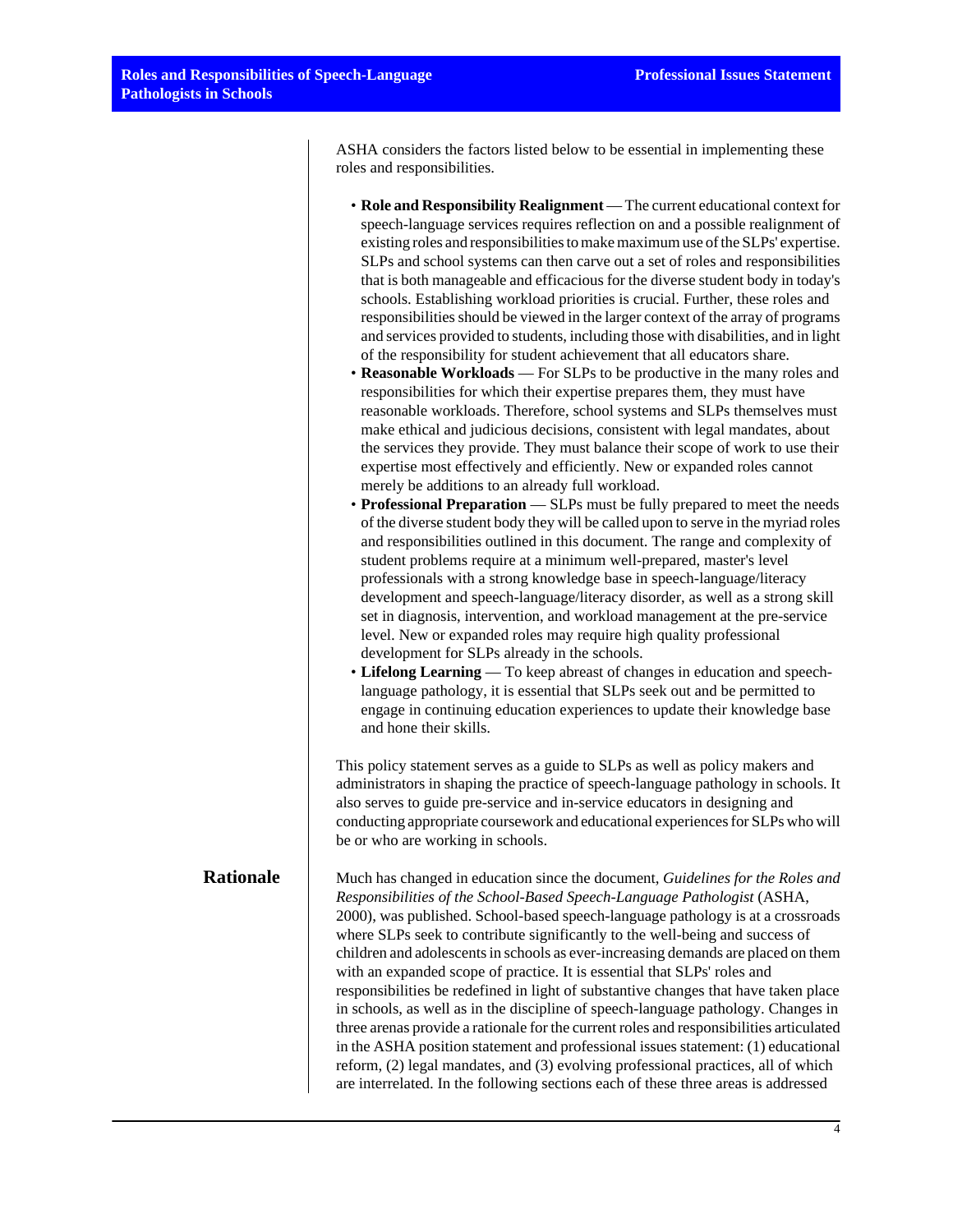with implications for services in schools, organized around the four categories of roles and responsibilities: critical roles in education, range of roles and responsibilities, collaboration, and leadership.

# *Educational Reform*

Over the past decade, serious attention has been focused in our nation on widespread educational reform to meet the escalating demands for highly literate citizens who can compete in the world marketplace. Our nation's leaders have asserted that persistent gaps in achievement must be eliminated, graduation rates must increase, and dropout rates must decrease. Adding to the complexity of the situation are the changing demographics in our schools, with more students with diverse learning needs, which may be influenced by students' cultural and linguistic backgrounds. There is considerable pressure on educators to dramatically improve educational outcomes for all students to prepare them for postsecondary education and the workplace, with specific attention on literacy proficiency and achievement in the STEM disciplines (science, technology, engineering, and mathematics). Educational reform, in turn, has provided the impetus for legal mandates and evolution of professional practices. It provides a rationale for new and expanding roles and responsibilities of SLPs in schools. (See Table 1 for documentation of educational reform issues.)

# **Table 1.** Educational Reform Issues.

| The economy has shifted from manufacturing-<br>based jobs to service jobs and the U.S. workforce<br>needs have changed correspondingly. | Apte, U. M., Karmarkar, U. S., & Nath, H. (2008). Information<br>services in the U.S. economy: Value, jobs, and management<br>implications. California Management Review, 50(3), 12–30.                                                             |
|-----------------------------------------------------------------------------------------------------------------------------------------|-----------------------------------------------------------------------------------------------------------------------------------------------------------------------------------------------------------------------------------------------------|
|                                                                                                                                         | Karmarkar, U. S., & Apte, U. M. (2007). Operations<br>management in the information economy: Information<br>products, processes, and chains. Journal of Operations<br>Management, 25, 438-453.                                                      |
| A new skill set has been defined for 21st century<br>jobs.                                                                              | Autor, D., Levy, F., & Murnane, R. (2003). The skill content of<br>recent technological change: An empirical exploration.<br>Quarterly Journal of Economics, 118, 1279-1333.                                                                        |
|                                                                                                                                         | Ewing Marion Kauffman Foundation. (2007, July). On the road<br>to an entrepreneurial economy: A research and policy guide.<br>Kansas City, MO: Author.                                                                                              |
|                                                                                                                                         | Porter, M., Ketels, C., & Delgado, M. (2007). The<br>microeconomic foundations of prosperity: Findings from the<br>Business Competitiveness Index. The Global Competitiveness<br>Report 2007-2008. Davos, Switzerland: The World Economic<br>Forum. |
| A critical shortage of skilled labor currently exists<br>in the United States                                                           | Society for Human Resource Management. (2008). Workplace<br>forecast. Alexandria, VA: Author.                                                                                                                                                       |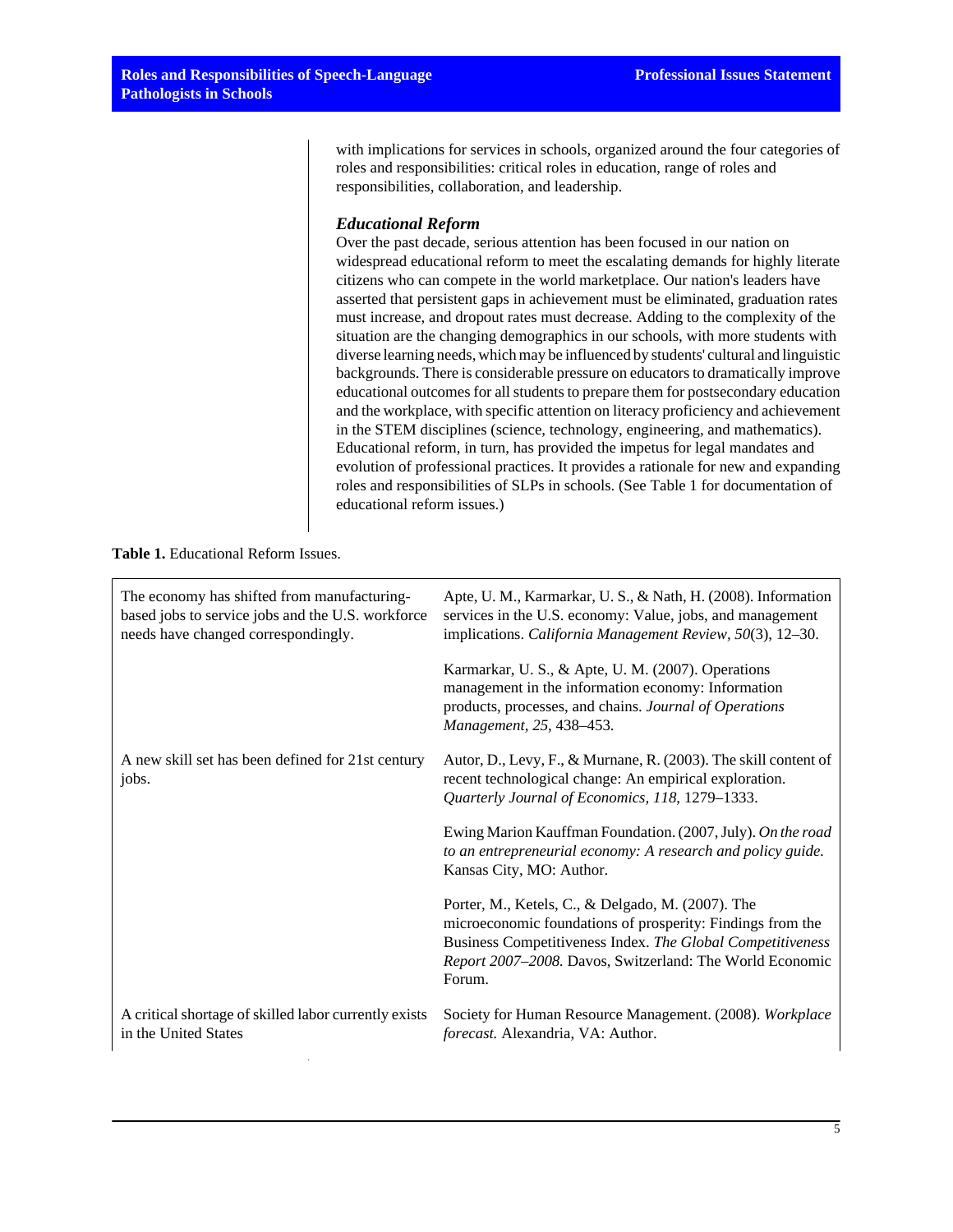# **Roles and Responsibilities of Speech-Language Pathologists in Schools**

A high school diploma cannot be the last educational stop. Jobs that require at least some postsecondary education will make up more than two-thirds of new jobs.

U.S. high school graduates are not prepared for the workforce or for college.

Friedman, T. (2007). *The world is flat 3.0: A brief history of the twenty-first century.* New York: Picador.

Bangser, M. (2008). *Preparing high school students for successful transitions to postsecondary education and employment.* Washington, DC: National High School Center. Retrieved from [http://eric.ed.gov:80/ERICDocs/data/](http://eric.ed.gov:80/ERICDocs/data/ericdocs2sql/content_storage_01/0000019b/80/3f/62/07.pdf) [ericdocs2sql/content\\_storage\\_01/0000019b/80/3f/62/07.pdf](http://eric.ed.gov:80/ERICDocs/data/ericdocs2sql/content_storage_01/0000019b/80/3f/62/07.pdf).

Murray, M., Sherburn, R., & Pérez, J. (2007). *Information technology literacy in the workplace: A preliminary investigation.* Atlanta, GA: Southern Association for Information Systems. Retrieved from [http://sais.aisnet.org/](http://sais.aisnet.org/2007/SAIS07-32%2520Murray-et-al.pdf) [2007/SAIS07-32%20Murray-et-al.pdf](http://sais.aisnet.org/2007/SAIS07-32%2520Murray-et-al.pdf).

Organization for Economic Cooperation and Development. (2007). *PISA 2006: Science competencies for tomorrow's world.* Paris, France: Author.

Partnership for 21st Century Skills. (2008a.). *21st century skills, education and competitiveness: A resource and policy guide.* Tucson, AZ: Author.

Partnership for 21st Century Skills (2008b). *Transition brief: Policy recommendations on preparing Americans for the global skills race.* Tucson, AZ: Author.

*Goals 2000: Educate America Act* (P.L. 103-227, Sec. 102)

Call to reform: Public education is provided so that "all students learn to use their minds well, so that they may be prepared for responsible citizenship, further learning, and productive employment in our Nation's modern economy."

Key strategies for educational reform include

- paying close attention to transitional grades (elementary to middle or middle to secondary);
- establishing consistent, sustained mentoring relationships for students;
- designing small schools with focused, rigorous, relevant curriculum;
- implementing learning goals tied to learning standards;
- sustaining a cadre of well-trained teachers through ongoing professional development.

Jerald, C. (2009). *Defining a 21st century education.* Alexandria, VA: Center for Public Education.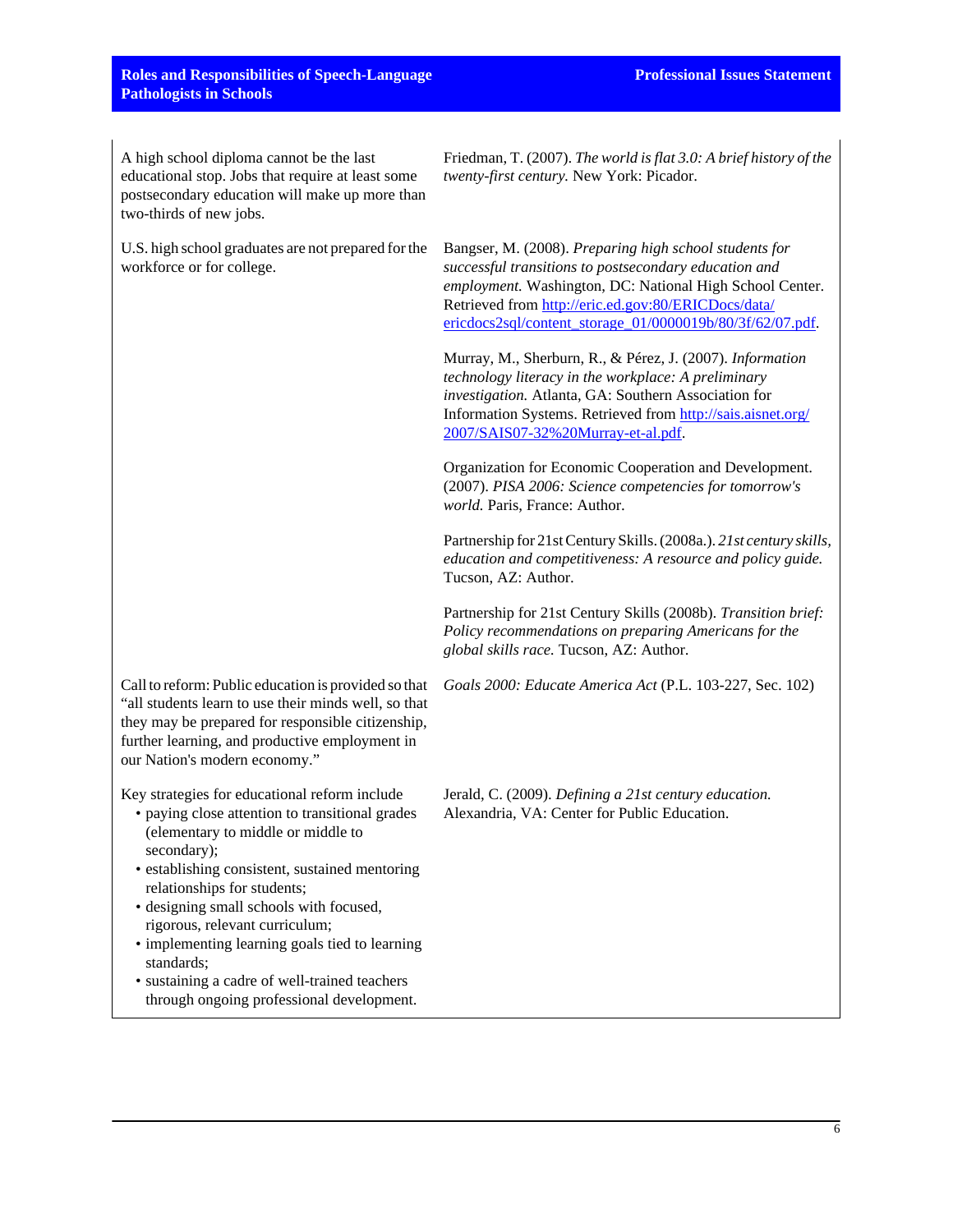#### **Implications for Services in Schools**

#### *Critical Roles in Education*

With the challenge to raise the bar on attainment of educational goals, all educators in schools must share this responsibility. SLPs in the schools need to work in ways that contribute to the goals of educational reform to prepare students for the new job market and responsible citizenship. They need to be contributors at all educational levels, addressing a range of disorders with considerable attention to language and literacy goals and students who are culturally and linguistically diverse.

#### *Range of Roles and Responsibilities*

SLPs become key players in reform efforts in elementary and secondary schools by focusing on helping students with a wide range of speech–language-related problems to meet performance standards. Their work includes prevention, assessment, intervention, and program design efforts that are integrated within a school. The educational reform movement has ushered in a new era of accountability for student outcomes by all educators, thereby requiring a significant focus on data collection and analysis and compliance for the SLP.

#### *Collaboration*

The expansive nature of reform efforts requires all educators to work in partnership. Therefore, SLPs must work effectively and collegially with a number of different constituencies within the school and larger community, bringing to the effort the unique contributions for which their academic programs have prepared them. It is essential to work with administrators, teachers, and support services personnel to identify and meet student needs. Partnerships with parents/guardians and the students themselves are also a focus, with specific requirements driven by law. Partnerships with universities lay the foundation for a larger network of professionals participating in educational reform.

#### *Leadership*

In the context of educational reform it is important for SLPs to assume a leadership role in defining and articulating their roles and responsibilities and in ensuring delivery of appropriate services to students. They also are called upon to play a role with inducting new professionals and contributing to the evidence base in the discipline. They must themselves keep abreast of the changes reform brings, as well as design and conduct professional development and parent training when appropriate.

#### *Legal Mandates*

Multipronged efforts in educational reform have led to expansion of legal mandates that directly shape the roles and responsibilities of SLPs in the schools. These mandates arise from federal, state, and local laws and regulations as well as from court decisions. State and local policies must meet or exceed the federal mandates for education agencies to remain eligible for federal education funds.

The legal mandates set the parameters within which schools operate and school personnel function. Some of these legal mandates have been part of the law for decades, including those granting rights to every student to a free appropriate public education (FAPE) in the least restrictive environment (LRE). These rights have broadened the populations of students served in schools and have led to an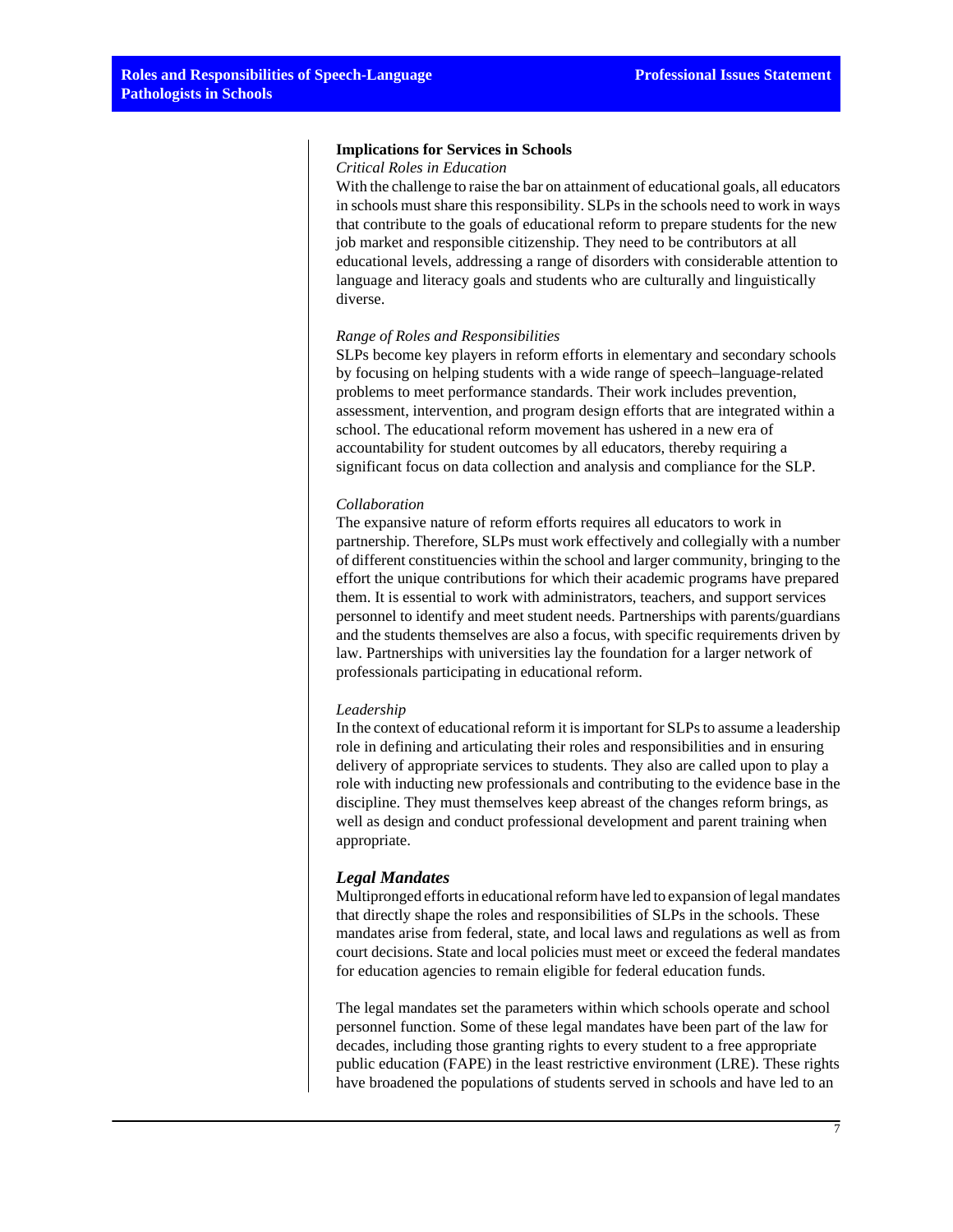expansion of special education and related services. For example, schools now serve preschool students with disabilities from ages 3 to 5, with some also serving infants and toddlers.

Federal laws and congressional findings continue to intensify the focus on providing appropriate educational opportunities for students from culturally and linguistically diverse groups, students from low income families, and students who are English language learners (ELLs). Education agencies are under intense scrutiny to address academic achievement gaps for these students and to increase accuracy in disability determinations. A corresponding trend is to address the needs of students who may be at risk for academic failure before they are identified through the traditional comprehensive evaluation process as being a student with a disability.

Federal laws have moved strongly toward demanding accountability for student performance, with achievement on high stakes tests a hallmark for measuring student outcomes for all students. For example, for the first time in 2001, NCLB placed an emphasis on achievement of specific subgroups, that is, students who are economically disadvantaged, students from major racial or ethnic groups, students with limited English proficiency (LEP), and students with special needs (NCLB; PL 107-110, Title I, Part A, subpart 1, section  $1111(2)(c)$ ). Educators are responsible for helping all students meet those standards. Professionals working with students with disabilities are specifically charged with helping them access the general education curriculum.

One clear trend in legal mandates is the focus on parent involvement. Parents/ guardians are no longer passive recipients of their children's schools' decisionmaking process. Instead they are active participants as their children move through the educational process. (See Table 2 for a chronology of key legal mandates.)

| Table 2. Chronology of Key Legal Mandates. |  |
|--------------------------------------------|--|
|--------------------------------------------|--|

| Brown v. Board of Education (1954)                                    | Landmark U.S. Supreme Court case. States may not deny an<br>education to some students while providing it to others.                                                                                                                                                                                                                                                                          |
|-----------------------------------------------------------------------|-----------------------------------------------------------------------------------------------------------------------------------------------------------------------------------------------------------------------------------------------------------------------------------------------------------------------------------------------------------------------------------------------|
| PARC v. Commonwealth of PA (1971)                                     | Landmark U.S. Supreme Court case. Students with<br>disabilities must be provided full access to public education.                                                                                                                                                                                                                                                                             |
| Section 504 of the Rehabilitation Act of 1973                         | Federal civil rights legislation. Students who fall under<br>section 504 are entitled to an education defined as "the<br>provision of regular or special education and related aids and<br>services that  are designed to meet individual education<br>needs of persons with disabilities as adequately as the needs<br>of persons without disabilities are met" [34 C.F.R. §<br>104.33(b)(1) |
| Education for All Handicapped Children's Act of 1975<br>$(PL 94-142)$ | Federal education legislation. All students must be provided<br>a free and appropriate public education (FAPE) in the least<br>restrictive environment (LRE) [Sec. $300.101(c)(1)$ ]                                                                                                                                                                                                          |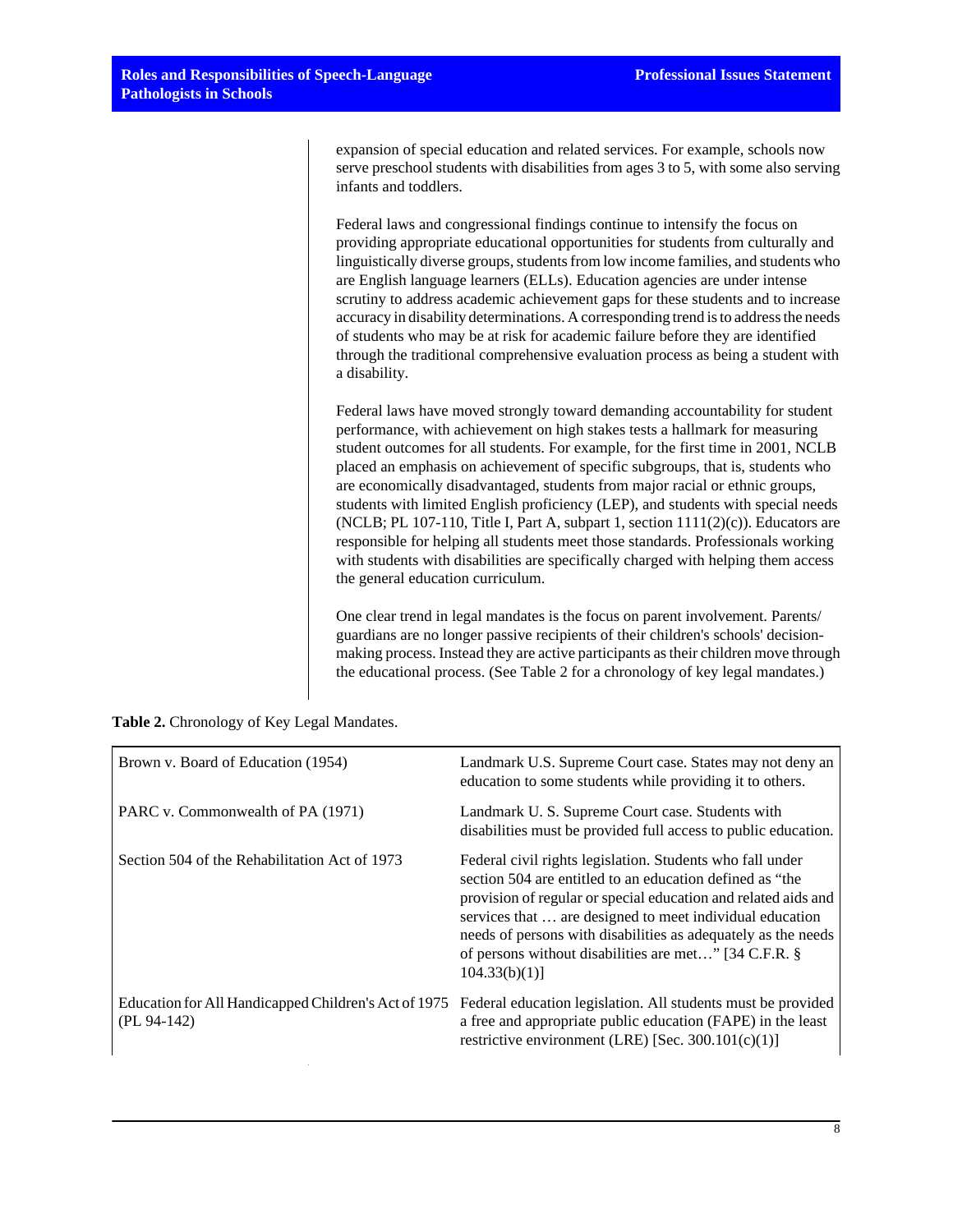| PL 99-457: October 8, 1986 Education for all<br>Handicapped Children's Act Amendments                                                                                                     | Federal education legislation that expanded services for<br>children from birth to 5 years old who need special education.<br>PL 99-457 amended and became a part of PL 94-142 (20<br>U.S.C. §§ 1400, 1411-1420, and 1471-1485).                                                                                                                                                                                                                                                                                                                                                                                                                                                                                                                                                                                                                                                                                                                                                                                                                                                                         |
|-------------------------------------------------------------------------------------------------------------------------------------------------------------------------------------------|----------------------------------------------------------------------------------------------------------------------------------------------------------------------------------------------------------------------------------------------------------------------------------------------------------------------------------------------------------------------------------------------------------------------------------------------------------------------------------------------------------------------------------------------------------------------------------------------------------------------------------------------------------------------------------------------------------------------------------------------------------------------------------------------------------------------------------------------------------------------------------------------------------------------------------------------------------------------------------------------------------------------------------------------------------------------------------------------------------|
| Individuals with Disabilities Education Act<br>Amendments of 1997 (IDEA, 1997 [PL 105-17])<br>Individuals with Disabilities Education Improvement<br>Act of 2004 (IDEA 2004 [PL 108-446]) | Federal education legislation reauthorizing PL 94-142 as<br>IDEA 1997, then later as IDEA 2004, augmenting and<br>amplifying requirements for students with disabilities,<br>including<br>• participation and achievement in the general education<br>curriculum [Sec. 300.324(a)(4)(ii)];<br>• assessments as nondiscriminatory, multidisciplinary, and<br>determining disability rather than lack of instruction in<br>reading or math or limited English proficiency (Sec.<br>300.304 through 300.311);<br>• provision of early intervening services [Sec. 300.226(a)];<br>• appropriate identification and support services to ELLs<br>and minority students to achieve their potential [Sec.<br>$300.304(c)(i)(ii)$ ;<br>• preparation for further education, employment, or<br>independent living (Sec. 300.346);<br>• supplementary aids and services in general education<br>classes, in other education-related classes, and in<br>nonacademic settings (Sec. 300.42);<br>• provision of services for children with developmental<br>delays or disabilities from birth through 5 (IDEA Part C). |
| No Child Left Behind Act of 2001 (NCLB; PL<br>$107 - 110$                                                                                                                                 | A reworking of the Elementary and Secondary Education<br>Act, NCLB has four major areas of reform:<br>(1) increased accountability for states, school districts, and<br>schools (Title I, Part A; Title I, Part E, Sec. 1501-1503);<br>(2) greater participation and choice for parents/guardians and<br>students, particularly those attending low-performing<br>schools (Title I, Part A, Sec. 101);<br>(3) more flexibility for states and local educational agencies<br>in the use of federal education dollars (Title I, Part E, Sec.<br>$1501 - 1503$ ;<br>(4) an emphasis on the use of scientifically based educational<br>practices that work, especially in reading (Title I, Part A, Sec.<br>101).                                                                                                                                                                                                                                                                                                                                                                                            |
| State laws and regulations enacted to implement the<br>federal mandates                                                                                                                   | To qualify for federal funds, states must ensure that their<br>standards meet or exceed federal standards.                                                                                                                                                                                                                                                                                                                                                                                                                                                                                                                                                                                                                                                                                                                                                                                                                                                                                                                                                                                               |

# **Implications for Services in the Schools**

*Critical Roles in Education*

The expansion of the number of students with disabilities who are served in the schools means that SLPs must be able to serve those students, including those with severe disabilities. More students with autism, traumatic brain injury, and severe medical conditions may now be part of an SLP's workload. Further, the growing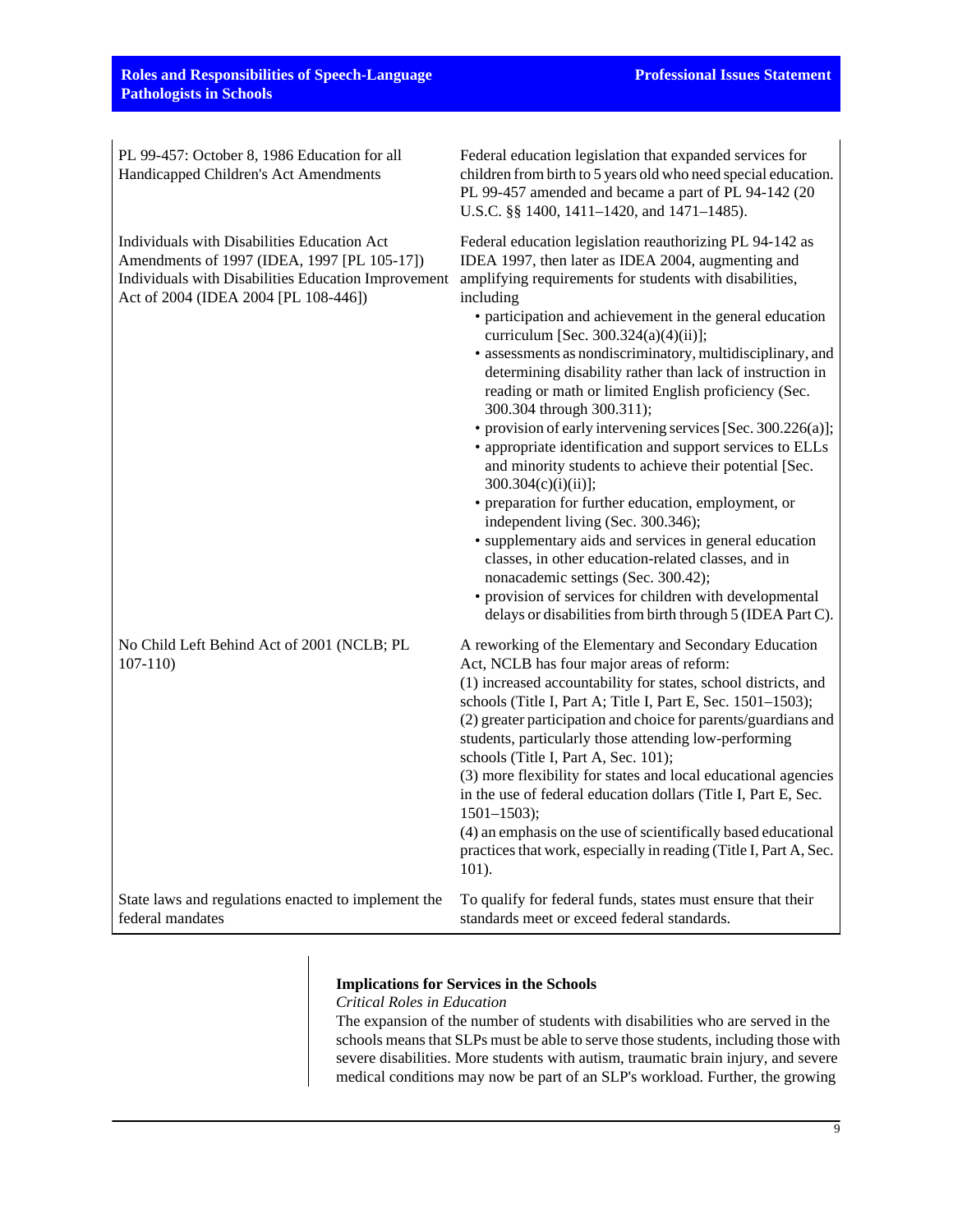emphasis on prevention of school failure through work with at-risk students presents another population with whom SLPs may play critical roles. SLPs contribute to educational equity by identifying and implementing appropriate assessment methodologies and approaches that lead to accurate disability determinations regardless of the students' cultural, linguistic, or socioeconomic backgrounds. Roles and responsibilities have to be redefined to accommodate this expanded scope.

#### *Range of Roles and Responsibilities*

Accountability within educational systems includes all professionals working within those systems. Therefore, SLPs must ensure that they assist the students with whom they work to meet performance standards and become productive members of society. To comply with legal mandates, SLPs must determine how students' academic strengths and weaknesses relate to speech, language, and communication disorders. To do this, SLPs collect relevant student data in various contexts, develop intervention plans, and provide services in collaboration with others to meet students' educational needs. Consistent with the federal mandate, a continuum of services must be designed to serve students with disabilities in the LRE.

As the communication and language experts in schools, SLPs can shed light on how linguistic, socioeconomic, and cultural differences may contribute to achievement gaps. SLPs may also provide insight on approaches to reducing disproportionate referrals of minority students to special education by accurately identifying whether student performance is reflective of a true disorder.

# *Collaboration*

With regard to speech-language services for students with disabilities, federal statutes and regulations specify requirements for group processing and decision making. For example, IEPs must be developed by a team that includes parents/ guardians and a general education teacher. However, even when specific collaborations are not required by law, compliance with legal mandates is a responsibility shared by all educators, with collaboration a key in successful implementation.

### *Leadership*

In situations they encounter in schools, SLPs must know and understand how legal mandates affect practice. They may on occasion need to advocate for meeting the intent of the law and communicate effectively with others about the congruence of their practices with legal mandates. They may also need to mentor less experienced SLPs on interpretation of legal mandates.

# *Evolving Professional Practices*

In the early years of school practice, provision of services focused on fluency, voice, and articulation disorders, with later inclusion of language disorders. Although these areas continue to be included within the SLP's roles and responsibilities, changing legal mandates and an expanded scope of practice for SLPs across settings has prompted a redefinition of work in the schools. Several professional practices may now be included as part of the SLP's workload that were not a typical part of their work when the 2000 ASHA guidelines were published. These areas include work with students who are medically fragile; work with those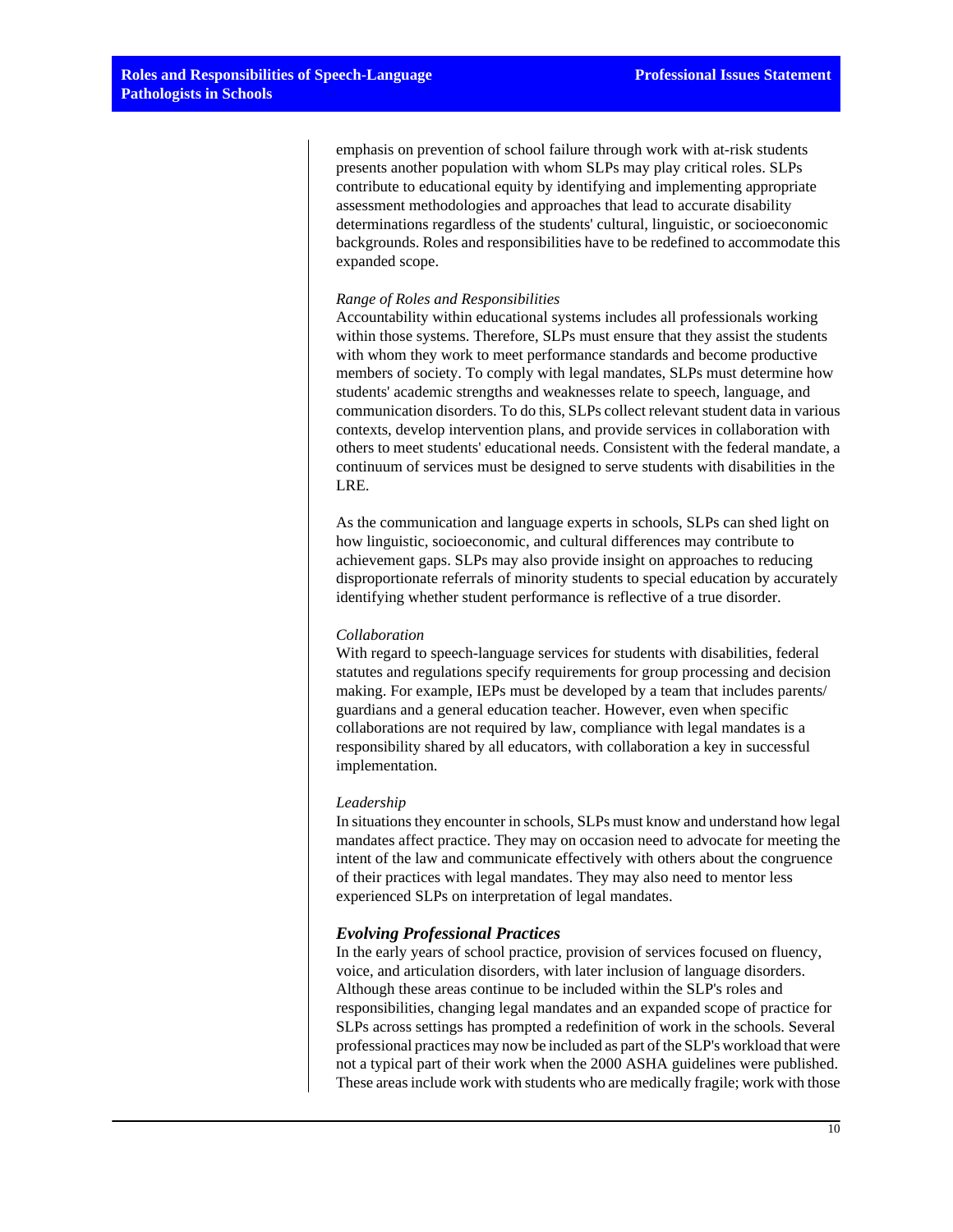with dysphagia; work with reading, writing, and curriculum; EBP; RTI; and telepractice. These five areas will be addressed as professional practices that have gained traction after 2000 and are continuing to evolve.

We should also note that several areas have grown in emphasis since the publication of the 2000 guidelines. These areas include augmentative/alternative communication, autism, cochlear implants, and traumatic brain injury. Growth in these areas as well has most assuredly had an impact on the roles and responsibilities of SLPs in schools.

ASHA has provided guidance over many years on a variety of these topics. Those policy documents that are most relevant to the roles and responsibilities that are defined in this professional issues statement are annotated in the Appendix.

#### **Medically Fragile Students**

One out of eight babies (12.8% of live births) was born preterm in the United States in 2006, representing an increase of more than 16% in preterm births in the United States between 1996 and 2006. In addition to medical problems, heightened risk of enduring disabilities, such as cognitive impairments, learning and behavioral problems, and vision and hearing loss are often present in preterm babies (March of Dimes, 2009). Children who were born prematurely often have complex medical conditions that affect speech and language development, including severe craniofacial anomalies, syndromes, chronic diseases, and neurological conditions (Andrews, 1999; Billeaud, 2003; Jackson & Albamonte, 1994). Some of the children will be considered medically fragile and many will have difficulty with feeding and swallowing.

Management of these students by qualified professionals from a number of fields, including speech-language pathology, will be necessary from early intervention throughout their school years. Legal mandates regarding education in the LRE means that medically fragile students will need support in general education classes (Power-deFur & Alley, 2008). Some medically fragile children with tracheostomies and swallowing and feeding deficits will need the services of school-based SLPs competent in the use of speaking valves and dysphagia therapy.

Medically fragile students are dependent on schools to ensure that their learning needs can be accomplished (Rehm, 2002). Long-term follow-up has demonstrated a tendency for decreased academic, neurodevelopmental, and growth-related outcomes for premature children and adolescents as opposed to children and adolescents who were delivered full term (Hack, 2006). Birth trends with medical breakthroughs that keep fragile children alive will mean that an increasing number of students with these problems will be served in the schools in the future and that they will participate in special education, which may include service in general education classrooms (Lefton-Greif & Arvedson, 2008; Rehm, 2002). Failure to thrive, which can result in language learning issues, may also occur in these medically fragile children (Swigert, 2004).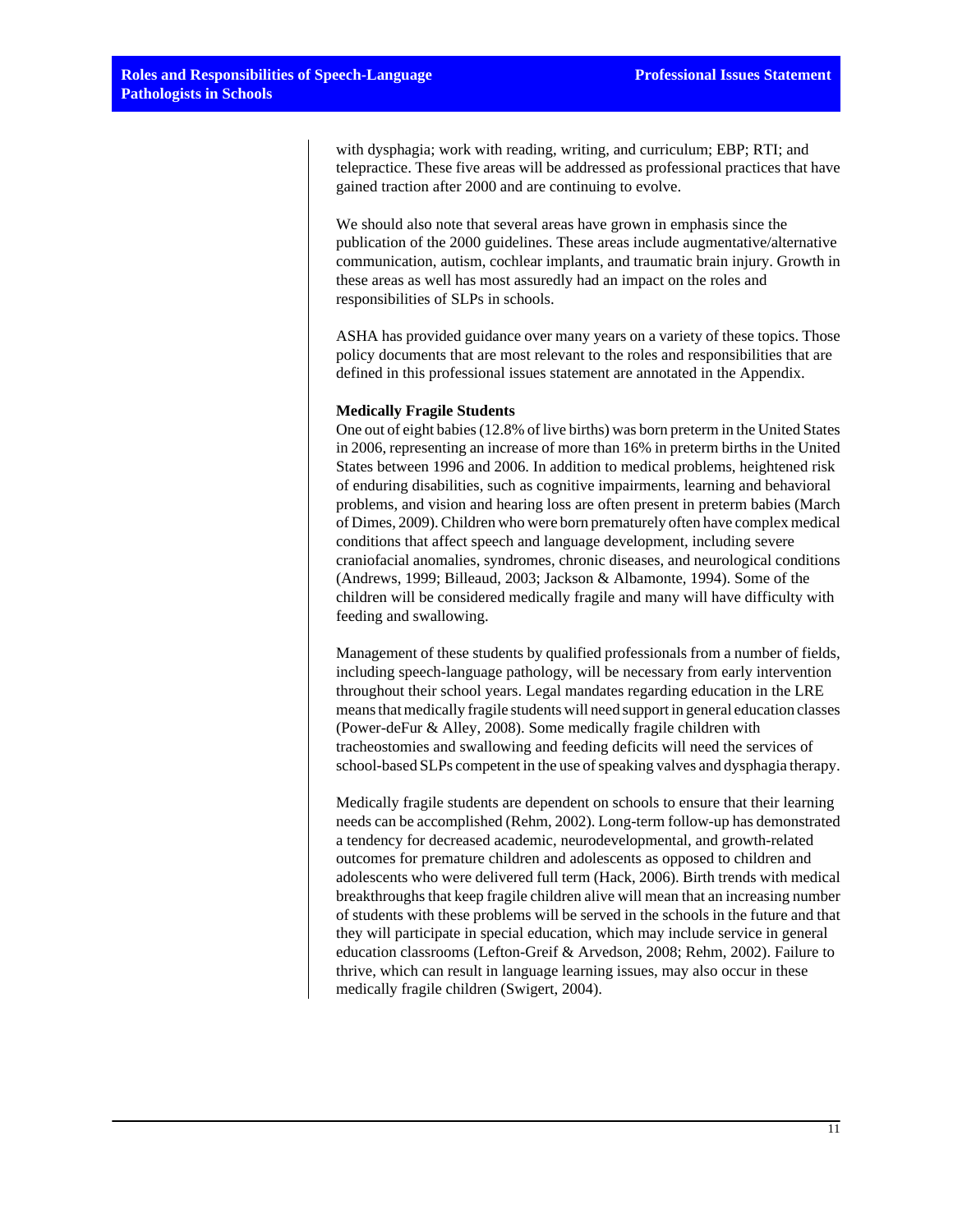As more medically fragile children are educated in the schools, SLPs must take on roles and responsibilities that traditionally were considered those of medically based SLPs. For example, students may continue to attend school as they transition from tube to oral feeding, requiring the support of the SLP in the school (McKirdy, Sheppard, Osborne, & Payne, 2008).

# **Dysphagia — Swallowing and Feeding**

IDEA supports the need for dysphagia therapy when it affects educational performance. ASHA's 2007 *Guidelines for Speech-Language Pathologists Providing Swallowing and Feeding Services in Schools* addresses this issue, providing conditions when therapy for swallowing and feeding disorders is educationally relevant and therefore the school districts' responsibility under IDEA. Conditions that would support the need for dysphagia therapy include (a) assurance of safety when eating to address the risks of choking and aspiration during oral feeding, (b) provision of adequate nourishment and hydration to support the attention needed to fully access the curriculum, threatened by (c) decreasing susceptibility to illnesses related to malnutrition and hydration to increase student ability to attend school, and (d) supporting students to learn skills that will enable them to participate in meal and snack time with peers safely and in an appropriate amount of time. In many of these situations, school-based SLPs will need to collaborate with medical teams to be effective and ensure the safety of their students (Lefton-Greif & Arvedson, 2008).

With students with medically and physically complex conditions, the SLP may be the school-based professional responsible for identifying dysphagia by means of mealtime observations during the school day (Calis et al., 2008). The SLP may be called upon to develop an administrative model for managing students with dysphagia and significant health and safety considerations (Homer, 2008).

#### **Reading, Writing, and Curriculum**

Literacy problems of children and adolescents are the subject of much discussion among educators and the public at large. The Alliance for Excellent Education (2009, p. 1) has pointed out the following statistics with regard to literacy performance:

- Only 29% of America's 8th-grade public school students meet the National Assessment of Educational Progress (NAEP) standard of reading proficiency for their grade level.
- Approximately 8 million of the 32.5 million students in 4th through 12th grade read below NAEP's minimum—or basic standards for their grade level.
- A mere 2% of all eighth graders read at an advanced level.
- Between 1971 and 2004, the NAEP scores of 17-year-olds showed no improvement. Further, the 2005 scores of 12th graders were generally lower than their counterparts in 1992.

Hence, increasing literacy concerns for all students shape education and therefore the context in which school SLPs function.

As early as 1973, Gruenewald and Pollack advocated that SLPs assume roles in assisting teachers with "reading readiness." They argued that "Our unique contribution to the educational team can be the analysis of speech, language, and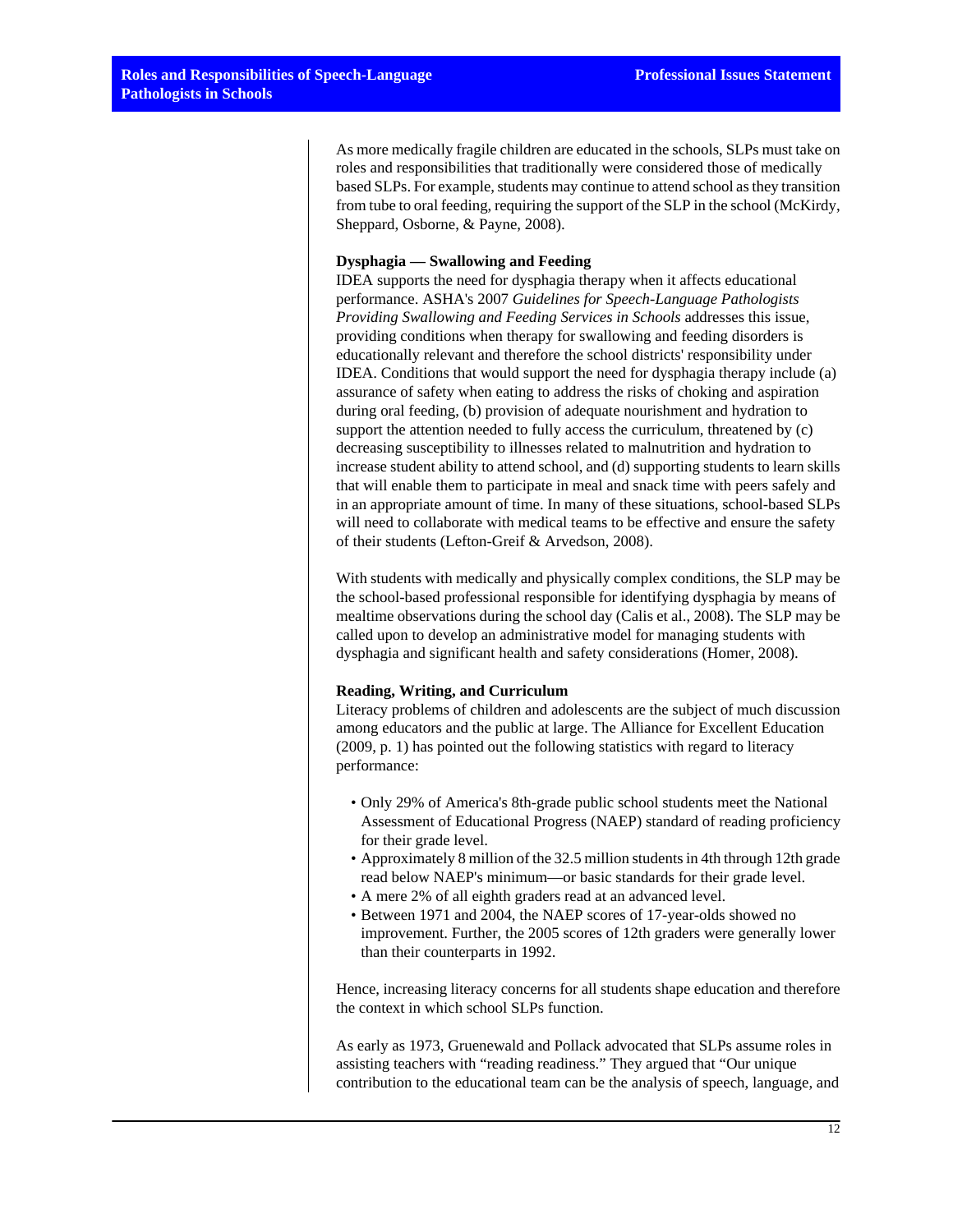auditory learning upon which further symbolic and academic skills are built" (p. 121). Since that time numerous studies have explicated the relationships among the language processes of listening, speaking, reading, and writing (Bradley & Bryant, 1983; Englert & Thomas, 1987; Gillon & Dodd, 1995; Hiebert, 1980; Kroll, 1981; McConnaughy, 1985; Ruddell & Ruddell, 1994). Evidence exists of the association between language impairment and reading disability (Bishop  $\&$ Adams, 1990; Lombardino, Riccio, Hynd, & Pinheiro, 1997; Scarborough & Dobrich, 1990; Silva, McGree, & Williams, 1983; Stothard, Snowling, Bishop, Chipchase, & Kaplan, 1998; Tallal, Curtiss, & Kaplan, 1989). Catts and Kamhi (1999) pointed out that language problems are a major component of almost all cases of reading disabilities, sometimes as cause (Catts, Fey, Zhang, & Tomblin, 1999) and at other times as consequence (Snow, Burns, & Griffin, 1998). Even in cases in which spoken-language problems are not evident, children with a history of reading problems may fail to develop higher level cognitive-linguistic skills (Cain & Oakhill, 1998; Stothard et al., 1998).

This reciprocity of language processes, together with the SLP's expertise in language, among other related areas, provides a cogent rationale for why SLPs should attend to written language in addition to spoken language. The call for SLP involvement in reading and writing was issued by ASHA in the 2001 position statement on the *Roles and Responsibilities of SLPs With Respect to Reading and Writing in Children and Adolescents*. In that document SLPs were challenged to address reading and writing for students with communication disorders as well as to assume roles in reading and writing with other struggling learners. More recent studies continue to support the relationships among language processes (Bashir  $\&$ Hook, 2009; Wise, Sevcik, Morris, Lovett, & Wolf, 2007) with professionals continuing to call for SLP involvement in reading and writing (Butler & Silliman, 2001; Ehren, 2006; Justice, 2006; Nelson & Van Meter, 2006; Wallach, 2008).

Clearly reading and writing are important areas of curriculum development in the schools. However, the bigger picture includes learning in all curricular areas, including math, science, and social studies, with reading and writing skills playing an essential role in the acquisition of knowledge in the other academic areas. Increased emphasis on high performance standards brought on by educational reform, as discussed earlier, has led to greater rigor in curriculum in today's schools. Therefore, closing the achievement gap involves learning in all areas of curriculum.

The relationship between language and curriculum mastery has been discussed for many years (see Bashir, 1989, Culatta & Merritt, 1998, Miller, 1989, Nelson, 1989, Wallach & Butler, 1994). The knowledge and skills of SLPs in language provides the rationale for their involvement in supporting curriculum learning (Ehren, 2000, Farber & Klein, 1999, Roth & Troia, 2006). Further, the growing recognition among educators that language provides the foundation for all curriculum learning increases the need for SLPs to step forward and assist in this important arena (Ehren, 2002, Wallach, 2008).

#### **Evidence-Based Practice**

The idea that professional practice needs to be rooted in evidence has been a part of medical practice for many years (Porzsolt et al., 2003; Sackett, Rosenberg, Gray, Haynes, & Richardson, 1996). More recently, EBP has been applied to other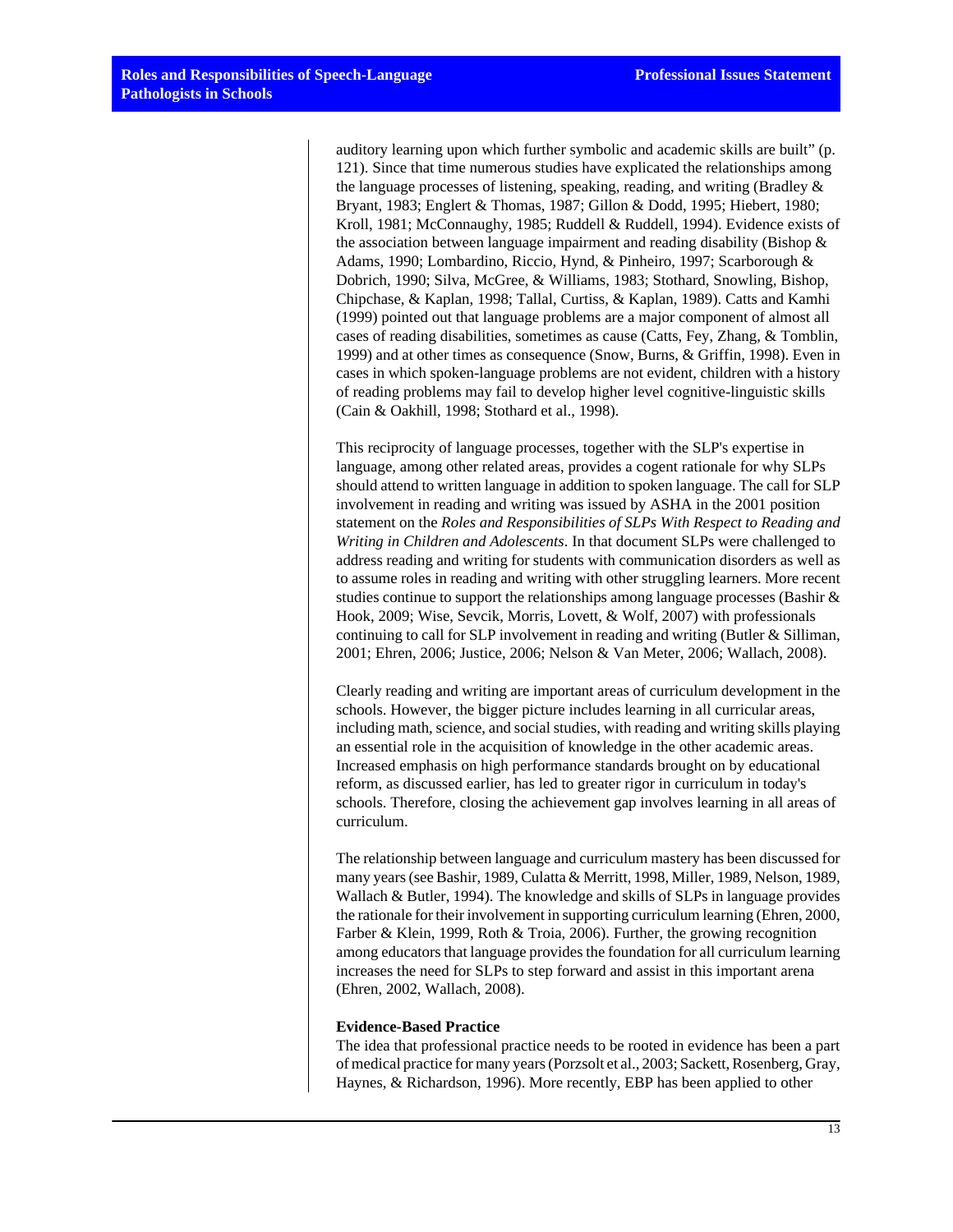professions, including speech-language pathology (Dollaghan, 2004a, 2004b; Justice & Fey, 2004). "The goal of EBP is the integration of (a) clinical expertise, (b) best current evidence, and (c) client values to provide high-quality services reflecting the interests, values, needs, and choices of the individuals we serve" (ASHA, 2004, p. 1).

EBP involves a way of doing business, a template for professional practice that involves a decision-making process (Gillam & Gillam, 2006; Johnson, 2006). EBP incorporates many of the requirements for education in schools, including accountability for student outcomes and use of scientifically based practices required by NCLB and IDEA, as well as data-based decision making that forms the linchpin of schoolwide academic improvement efforts (Ehren, 2008). However, as sensible as an EBP approach in the schools may be, it requires a major shift in thinking and practice among school SLPs.

#### **Response to Intervention (RTI)**

Response to Intervention (RTI) has been receiving widespread attention across the country (Batsche et al., 2005; Burns, Griffiths, Parson, Tilly, & VanDerHeyden, 2007; Fuchs & Deshler, 2007; Haager, Klingner, & Vaughn, 2007; International Reading Association Commission on RTI, 2009; Klingner & Edwards, 2006; Mellard & Johnson, 2007; Moore & Montgomery, 2008; National Joint Committee on Learning Disabilities, 2005; Schraeder, 2008). It is a framework for addressing the diverse learning needs of all students at a school to prevent failure and provide an alternative method for identifying students with learning disabilities. It is the practice of (1) providing high-quality instruction/intervention matched to student needs and (2) using learning rate over time and level of performance to (3) make important educational decisions (Kurns & Tilly, 2008). Many different iterations of RTI exist, including an academic or behavioral orientation, or both. Some are literacy-focused; others have a more general problem-solving focus. Most iterations include a tiered approach to providing increasingly intense interventions to students who are struggling, with the focus on high quality core instruction.

The legal roots of RTI can be found in both IDEA (2004) and NCLB (2002). In IDEA, the permissive funding of early intervening services and the removal of the discrepancy formula requirement for identification of learning disabilities are key elements. The idea of early intervening services was rooted in recommendations of the President's Commission on Excellence in Special Education (U.S. Department of Education, Office of Special Education and Rehabilitative Services, 2002), which called for an end to school district's use of a "wait to fail" model of education. Specifically, a portion of IDEA funding may be available to address individual student learning needs through early intervening services, which may under certain circumstances support prevention efforts of RTI.

Another important element of IDEA 2004 that relates to RTI is that school districts are no longer required to use a discrepancy formula to determine the existence of a learning disability (LD): A local educational agency shall not be required to take into consideration whether a child has a severe discrepancy between achievement and intellectual ability in oral expression, listening comprehension, written expression, basic reading skill, reading comprehension, mathematical calculation, or mathematical reasoning (IDEA 2004, Sec. 614, b, 6, A).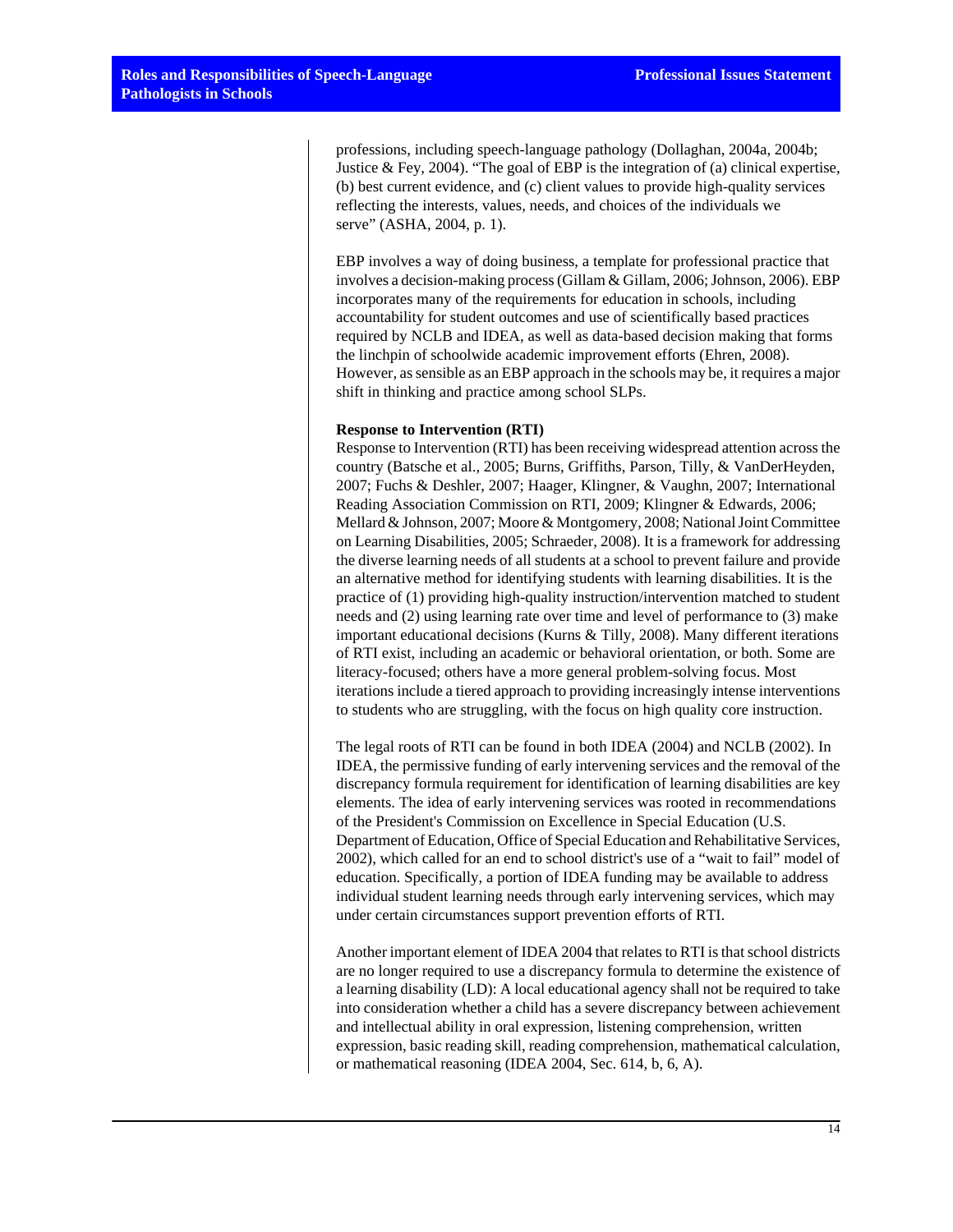Further, response to scientifically based interventions may be used in determination of LD as noted in the following statement: "In determining whether a child has a specific learning disability, a local educational agency may use a process that determines if the child responds to scientific, research-based intervention as a part of the evaluation procedures" (Sec. 614, b, 6, B). Contained within NCLB legislation are various components of the RTI framework, although reference to RTI per se does not appear in the law. Among them are requirements to improve the academic achievement of all students (NCLB, 2001, Sec. 1001[4], p. 16), improve and strengthen accountability (NCLB, 2001, Sec. 1001[6], p. 16), and provide scientifically based instructional strategies and challenging academic content (NCLB, 2001, Sec. 1001[8] [9], p. 16).

From the onset of the RTI movement, professionals in the field of speech-language pathology have identified important contributions of SLPs to the effort (Ehren, 2005; Ehren, Montgomery, Rudebusch, & Whitmire, 2006; Ehren & Whitmire, 2009; Justice, 2006). Both direct and indirect services may be included across all tiers in an RTI process.

#### **Telepractice**

With the advance of technology and its distance learning capabilities, the practice of speech-language pathology and audiology may include telepractice (Mashima & Doarn, 2008). ASHA's position is that telepractice is an appropriate model of service delivery for the profession of speech-language pathology and may be used to overcome barriers of access to services caused by distance, unavailability of specialists and/or subspecialists, and impaired mobility (ASHA, 2005). ASHA's practice documents state that services provided over a telepractice medium must be comparable in quality to face-to-face services (ASHA, 2005). Furthermore, SLPs will need to acquire the necessary technical and clinical skills to practice telepractice competently, ethically, and securely for the benefit of their clients and families (ASHA, 2010).

Although in its infancy in terms of school practice, the use of technology to address the problems of delivering services to students in rural or remote locations is evolving within the United States and in other countries. Projects in Australia, the United Kingdom, and Belfast, Ireland, have demonstrated that telepractice is a promising treatment option for children with special needs and can be used to support the delivery of speech-language therapy services in the schools (Rose et al., 2000; Waite, Cahill, Theodoros, Busuttin, & Russell, 2006). A recent study conducted in the United States (Grogan-Johnson, Alvares, Rowan, & Creaghead, 2010) found that students made similar progress when services were provided through videoconferencing and conventional face-to-face therapy. Satisfaction surveys indicated that the students and parents had overwhelming support for the telepractice service delivery model. SLPs practicing in school settings should become familiar with telepractice as an alternative service delivery model, and understand the legal and ethical issues associated with it, including state licensure, reimbursement, privacy and confidentiality, competence, liability, and malpractice issues (Denton, 2003). Practitioners need to also be aware of federal, state, and local mandates related to telepractice.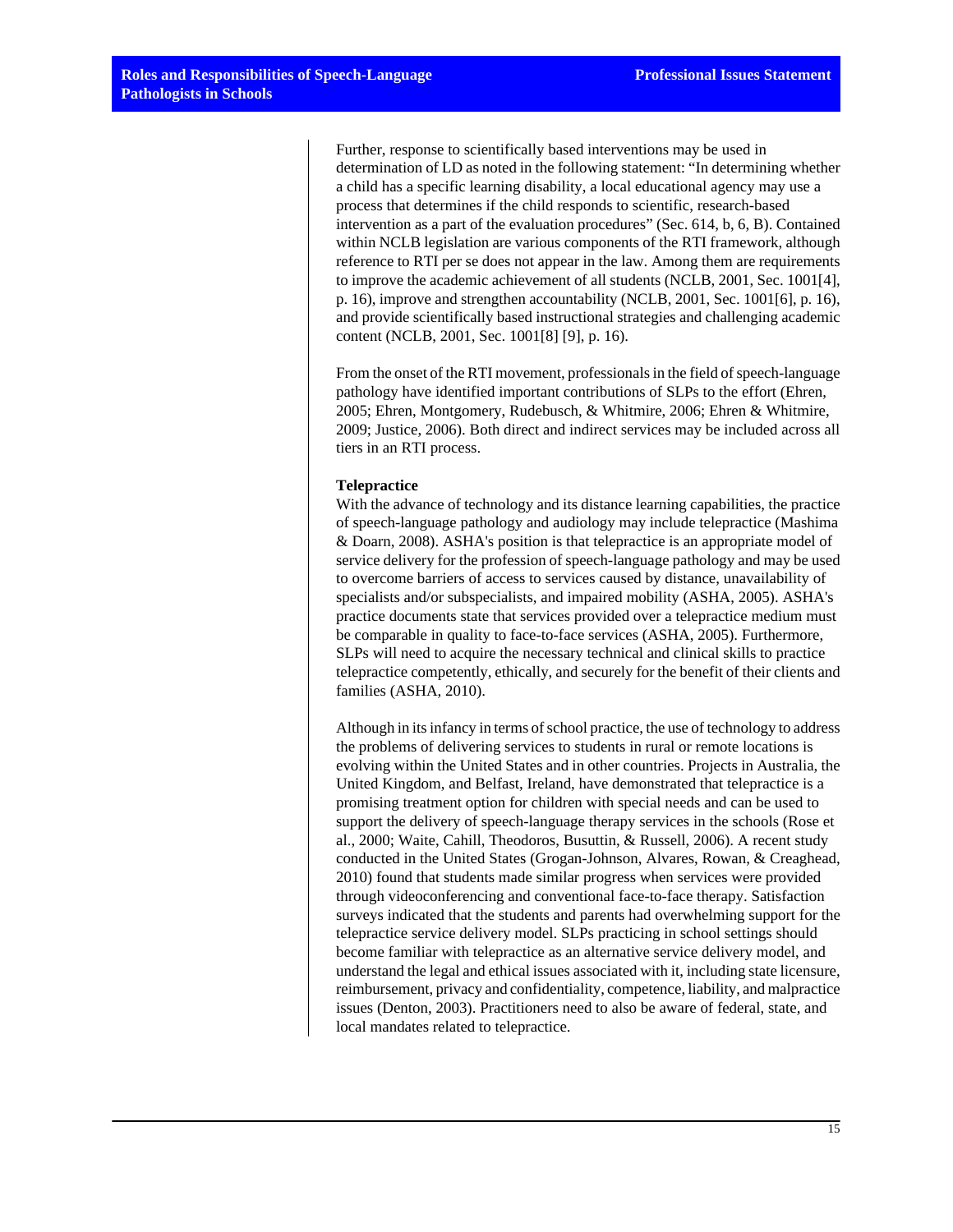#### **Implications for Services in Schools**

#### *Critical Roles in Education*

The many evolving practices in the field of speech-language pathology and in education generally have expanded the roles of SLPs in the schools. Some practices have been driven by technology; some have been driven by a changing population that includes at-risk students and medically fragile students; others have involved changing priorities, such as involvement in literacy and curriculum. SLPs must strategize how to provide services to the many students who need their help to succeed in school. Serving in these critical roles in the midst of a critical shortage is not possible without judicious decision making with regard to workload activities. SLPs in schools cannot merely add tasks on to their existing duties. Serious reflection on selection of students to serve, consistent with legal requirements, coupled with the use of alternative delivery models will be key to providing needed services.

#### *Range of Roles and Responsibilities*

Some of the biggest changes brought on by evolving practices are in the emphasis on curriculum and literacy acquisition and prevention activities with school-age students (such as in RTI initiatives). These foci have expanded roles to students not traditionally on the caseload. All of these changes that span a broader range of roles and responsibilities must be addressed with a redefinition of workload by SLPs in schools.

#### *Collaboration*

Work within the larger context of education, such as with literacy, curriculum, and RTI, requires close collaboration with other educators. As SLPs work to provide services in the classroom, finesse in working with classroom teachers becomes paramount. Collaboration with parents/guardians remains essential and the SLP must continue to establish strong partnerships with other support personnel, such as reading specialists, school psychologists, special education teachers, educational audiologists, and school administrators. More than ever, partnerships among school practitioners and university faculty are needed to promote researchbased practice and practice-based research to help SLPs in schools meet the requirements of new and expanded roles and responsibilities.

Evolving professional practices may require SLPs to forge new roads in collaboration. For example, in working with medically fragile students, SLPs may need to collaborate with professionals who are not school-based, such as physicians and respiratory therapists.

#### *Leadership*

Evolving professional practices require that SLPs advocate for appropriate roles and responsibilities within expanded arenas and that they articulate those roles and responsibilities to others. They may also require continuing education for SLPs to update their skills in areas where they may not have received preparation.

# **References** *General*

American Speech-Language-Hearing Association. (2000). *Guidelines for the roles and responsibilities of the school-based speech-language pathologist* [Guidelines]. Available from [www.asha.org/policy.](http://www.asha.org/policy)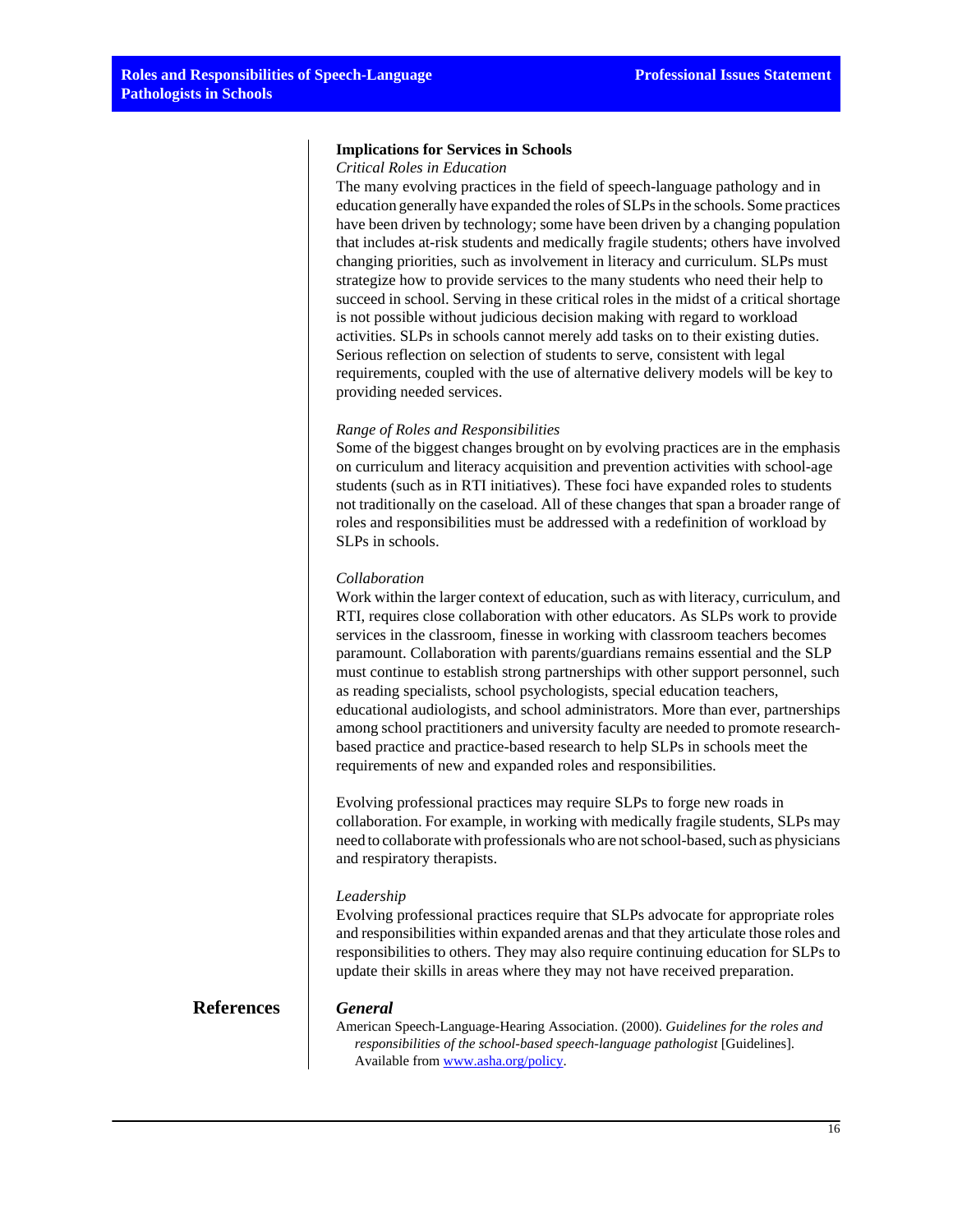#### *Medically Fragile*

Andrews, M. (1999). *Manual of voice treatment: Pediatrics through geriatrics*. San Diego, CA: Singular.

- Billeaud, F. P. (2003). *Communication disorders in infants and toddlers: Assessment and intervention* (3rd ed.). St. Louis, MO: Butterworth-Heinemann.
- Hack, M. (2006). Young adult outcomes of very-low-birth-weight children. *Seminars in Fetal & Neonatal Medicine, 11*, 127–137.
- Jackson, D., & Albamonte, S. (1994). Enhancing communication with the Passy-Muir valve. *Pediatric Nursing, 20*(2), 149–153.
- March of Dimes. (2009*). Preterm birth overview*. Retrieved from [www.marchofdimes.com/](http://www.marchofdimes.com/peristats/tlanding.aspx?reg=99&lev=0&top=3&slev=1&dv=qf) [peristats/tlanding.aspx?reg=99&lev=0&top=3&slev=1&dv=qf.](http://www.marchofdimes.com/peristats/tlanding.aspx?reg=99&lev=0&top=3&slev=1&dv=qf)
- Power-deFur, L., & Alley, N. (2008). Legal and financial issues associated with providing services in schools to children with swallowing and feeding disorders. *Language, Speech, and Hearing Services in Schools, 39*(2), 160–166.
- Rehm, R. (2002). Creating a context of safety and achievement at school for children who are medically fragile/technology dependent. *Advances in Nursing Science, 24*(3), 71– 84.

#### *Dysphagia — Swallowing and Feeding*

- American Speech-Language-Hearing Association. (2007). *Guidelines for speech-language pathologists providing swallowing and feeding services in schools [Guidelines]*. Available from [www.asha.org/policy.](http://www.asha.org/policy)
- Calis, E., Veugelers, R., Sheppard, J., Tibboel, D., Evenhuis, H., & Penning, C. (2008). Dysphagia in children with severe generalized cerebral palsy and intellectual disability. *Developmental Medicine & Child Neurology, 50*, 625–630.
- Homer, E. M. (2008). Establishing a public school dysphagia program: A model for administration and service provision. *Language, Speech, and Hearing Services in Schools, 39*, 177–191.
- Lefton-Greif, M. A., & Arvedson, J. C. (2008). Schoolchildren with dysphagia associated with medically complex conditions. *Language, Speech, and Hearing Services in Schools, 39*(2), 237–248.
- McKirdy, L. S., Sheppard, J. J., Osborne, M. L., & Payne, P. (2008). Transition from tube to oral feeding in the school setting. *Language, Speech, and Hearing Services in Schools, 39*(2), 249–260.

#### *Reading, Writing, and Curriculum*

- Alliance for Excellent Education. (2009). *Adolescent literacy fact sheet*. Retrieved from [www.all4ed.org/publication\\_material/fact\\_sheets/AdLit\\_FactSheet](http://www.all4ed.org/publication_material/fact_sheets/AdLit_FactSheet).
- American Speech-Language-Hearing Association. (2001). *Roles and responsibilities of SLPs with respect to reading and writing in children and adolescents* [Position Statement]. Available from [www.asha.org/docs/html/PS2001-00104.html](http://www.asha.org/docs/html/PS2001-00104.html).
- Bashir, A. (1989). Language intervention and the curriculum. *Seminars in Speech and Language, 10*(3), 181–191.
- Bashir, A., & Hook, P. (2009). Fluency: A key link between word identification and comprehension. *Language, Speech, and Hearing Services in Schools, 40*(2), 196–200.
- Bishop, D., & Adams, C. (1990). A prospective study of the relationship between specific language impairment, phonological disorders and reading retardation. *Journal of Child Psychology and Psychiatry, 21*, 1027–1050.
- Bradley, L., & Bryant, P. (1983). Categorizing sounds and learning to read: A causal connection. *Nature, 301*, 419–421.
- Butler, K., & Silliman, E. (Eds.). (2001). *Speaking, reading, and writing in children with language learning disabilities: New paradigms in research and practice*. Mahwah, NJ: Erlbaum.

Swigert, N. (2004). *The Early Intervention Kit Therapy Guide*. E. Moline, IL: LinguiSystems.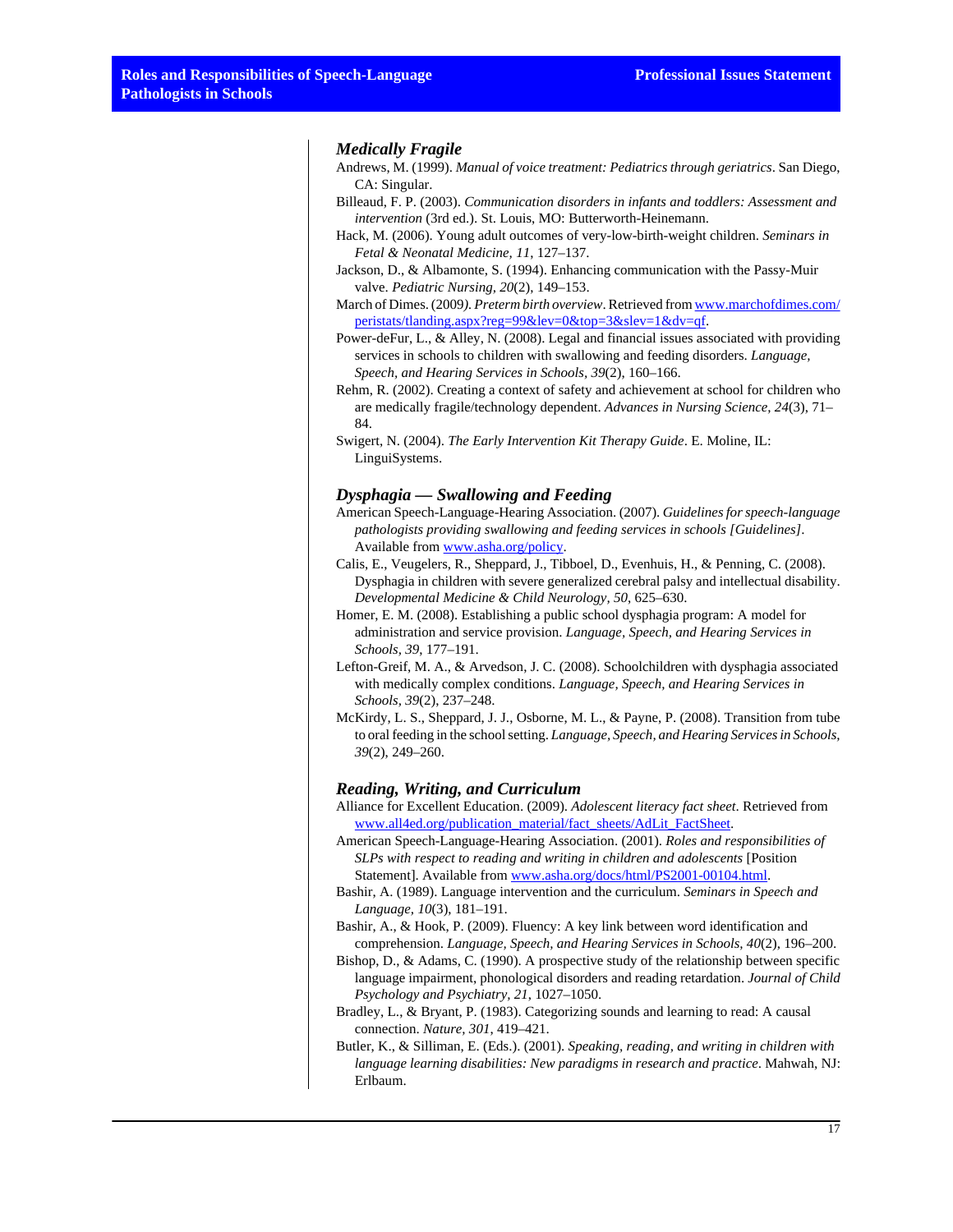| Cain, K., & Oakhill, J. (1998). Comprehension skill and inference-making ability: Issues      |
|-----------------------------------------------------------------------------------------------|
| of causality. In C. Hulme & R. M. Joshi (Eds.), <i>Reading and spelling</i> (pp. $343-367$ ). |
| Hillsdale, NJ: Erlbaum.                                                                       |

- Catts, H. W., Fey, M. E., Zhang, X., & Tomblin, J. B. (1999). Language basis of reading disabilities: Evidence from a longitudinal investigation. *Scientific Studies of Reading, 3*, 331–361.
- Catts, H., & Kamhi, A. (Eds.). (1999). *Language and reading disabilities*. Boston, MA: Allyn & Bacon.
- Culatta, B., & Merritt, D. D. (1998). *Language intervention in the classroom*. San Diego, CA: Singular.
- Ehren, B. J. (2000). Maintaining a therapeutic focus and sharing responsibility for student success: Keys to in-classroom speech-language services. *Language, Speech, and Hearing Services in Schools, 31*(3), 219–229.
- Ehren, B. J. (2002). Speech-language pathologists contributing significantly to the academic success of high school students: A vision for professional growth. *Topics in Language Disorders, 22*(2), 60–80.
- Ehren, B. J. (2006). Partnerships to support reading comprehension for students with language impairment. *Topics in Language Disorders, 26*(1), 41–53.
- Englert, C. S., & Thomas, C. C. (1987). Sensitivity to text structure in reading and writing: A comparison between learning disabled and non-learning disabled students. *Learning Disability Quarterly, 10*, 93–105.
- Farber, J., & Klein, E. (1999). Classroom-based assessment of a collaborative intervention program with kindergarten and first-grade students. *Language, Speech, and Hearing Services in Schools, 30*(1), 83–91.
- Gillon, G., & Dodd, B. (1995). The effects of training phonological, semantic, and syntactic processing skills in spoken language on reading ability. *Language, Speech, and Hearing Services in Schools, 26*(1), 58–68.
- Gruenewald, L., & Pollak, S. (1973). The speech clinician's role in auditory learning and reading readiness. *Language, Speech, and Hearing Services in Schools, 4*(3), 120–126.
- Hiebert, E. H. (1980). The relationship of logical reasoning ability, oral language comprehension, and home experiences to preschool children's print awareness. *Journal of Reading Behavior, 12*, 313–324.
- Justice, L. (2006). Evidence-based practice, response to intervention, and the prevention of reading difficulties. *Language, Speech, and Hearing Services in Schools, 37*(4), 284– 297.
- Kroll, B. (1981). Developmental relationships between speaking and writing. In B. Roll & R. Vann (Eds.), *Exploring speaking-writing relationships: Connections and contrasts* (pp. 32–54). Urbana, IL: National Council of Teachers of English.
- Lombardino, L. J., Riccio, C. A., Hynd, G. W., & Pinheiro, S. B. (1997). Linguistic deficits in children with reading disabilities. *American Journal of Speech-Language Pathology, 6*(3), 71–78.
- McConnaughy, S. (1985). Good and poor readers' comprehension of story structure across input and output modalities. *Reading Research Quarterly, 20*, 219–232.
- Miller, L. (1989). Classroom-based language intervention. *Language, Speech, and Hearing Services in Schools, 20*(2), 153–169.
- Nelson, N. (1989). Curriculum-based language assessment and intervention. *Language, Speech, and Hearing Services in Schools, 20*(2), 170–184.
- Nelson, N. W., & Van Meter, A. M. (2006). Partnership for literacy in a writing lab approach. *Topics in Language Disorders, 26*(1), 55–69.
- Roth, P., & Troia, G. A. (2006). Collaborative efforts to promote emergent literacy and efficient word recognition skills. *Topics in Language Disorders, 26*(1), 24–41.
- Ruddell, R. B., & Ruddell, M. R. (1994). Language acquisition and literacy processes. In R. B. Ruddell, M. R. Ruddell, & H. Singer (Eds.), *Theoretical models and processes of reading* (4th ed., pp. 83–103). Newark, DE: International Reading Association.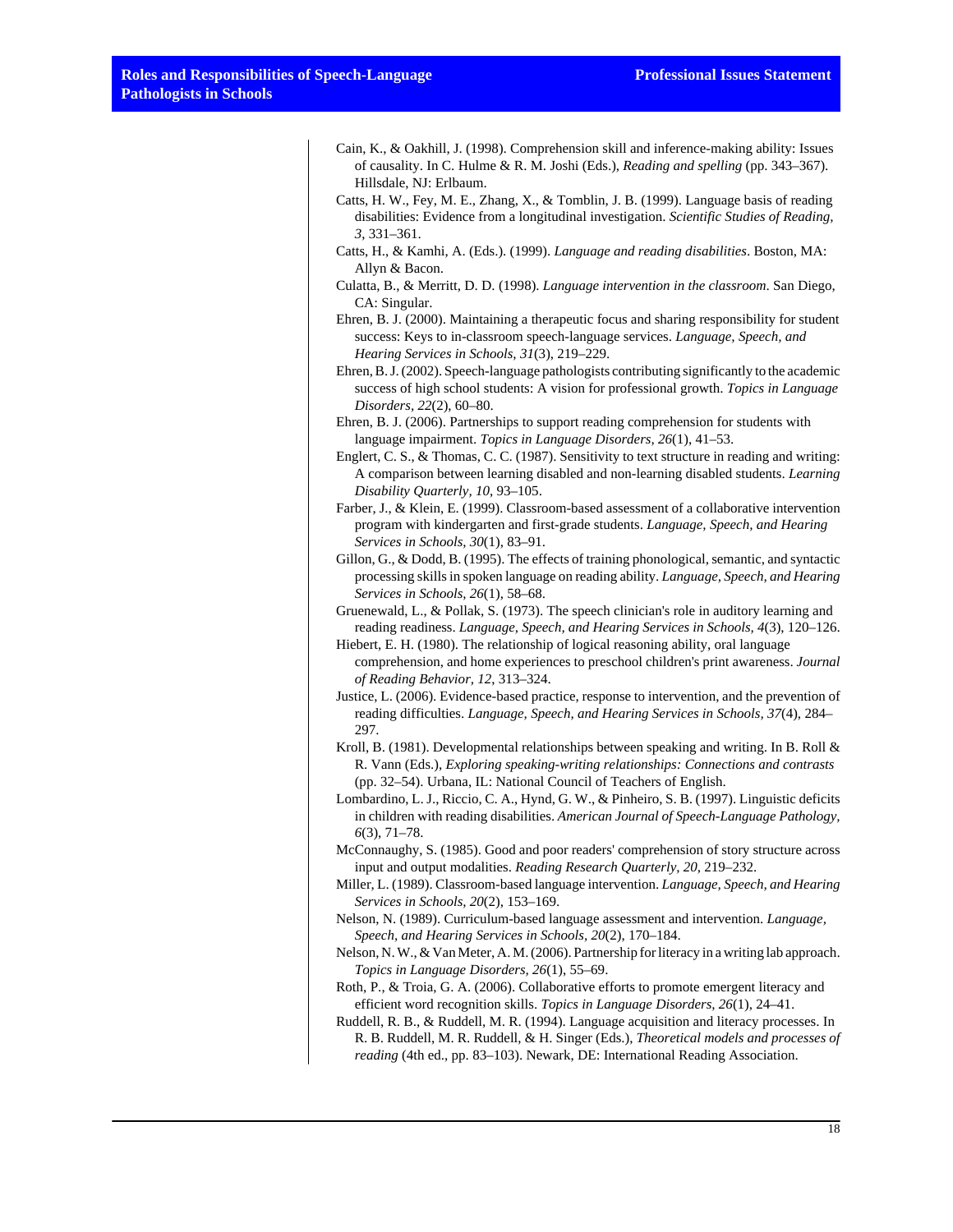- Scarborough, H., & Dobrich, W. (1990). Development of children with early language delay. *Journal of Speech and Hearing Research, 33*, 70–83.
- Silva, P., McGree, R., & Williams, S. (1983). Developmental language delay from three to seven years and its significance for low intelligence and reading difficulties at age seven. *Developmental Medicine and Child Neurology, 25*, 783–793.
- Snow, C. E., Burns, S., & Griffin, P. (Eds.). (1998). *Preventing reading difficulties in young children*. Washington, DC: National Academy Press.
- Stothard, S. E., Snowling, M. J., Bishop, D. V. M., Chipchase, B. B., & Kaplan, C. A. (1998). Language-impaired preschoolers: A follow-up into adolescence. *Journal of Speech, Language, and Hearing Research, 41*, 407–418.
- Tallal, P., Curtiss, S., & Kaplan, R. (1989). The San Diego Longitudinal Study: Evaluating the outcomes of preschool impairment in language development (Final report to NINCDS). In S. E. Gerber & G. T. Mencher (Eds.), *International perspectives on communication disorders* (pp. 86–126). Washington, DC: Gallaudet University Press.
- Wallach, G. P. (2008). *Language intervention for school-age students: Setting goals for academic success*. St. Louis, MO: Mosby.
- Wallach, G., & Butler, K. (1994). *Language learning disabilities in school-age children and adolescents*. New York: Macmillan.
- Wise, J., Sevcik, R., Morris, R., Lovett, M., & Wolf, M. (2007). The growth of phonological awareness by children with reading disabilities: A result of semantic knowledge or knowledge of grapheme-phoneme correspondences? *Scientific Studies of Reading, 11* (2), 151–164.

#### *Evidence-Based Practice*

- American Speech-Language-Hearing Association. (2004). *Report of the Joint Coordinating Committee on Evidence-Based Practice*. Rockville, MD: Author.
- Dollaghan, C. (2004a). Evidence-based practice in communication disorders: What do we know, and when do we know it? *Journal of Communication Disorders, 37*, 391–400.
- Dollaghan, C. (2004b, April 13). Evidence-based practice: Myths and realities. *The ASHA Leader*, pp. 4–5, 12.
- Ehren, B. J. (2008). Making informed decisions about literacy intervention in schools: An adolescent literacy example. *EBP Briefs, 3*(1), 1–11.
- Gillam, S. L., & Gillam, R. B. (2006). Making evidence-based decisions about child language intervention in schools. *Language, Speech, and Hearing Services in Schools, 37*(4), 304–315.
- Individuals with Disabilities Education Improvement Act of 2004, 20 U.S.C. § 1400 et seq.
- Johnson, C. J. (2006). Getting started in evidence-based practice for childhood speechlanguage disorders. *American Journal of Speech-Language Pathology, 15*, 20–35.
- Justice, L. M., & Fey, M. E. Evidence-based practice in schools: Integrating craft and theory with science and data *The ASHA Leader* 2004 9 21 4–5, 30–32.
- Porzsolt, F., Ohletz, A., Gardner, D., Ruatti, H., Meier, H., Schlotz-Gorton, N., & Schrott, L. (2003). Evidence-based decision making: The 6-step approach. *American College of Physicians Journal Club, 139*(3), 1–6.
- Sackett, D. L., Rosenberg, W. M., Gray, J. A., Haynes, R. B., & Richardson, W. S. (1996). Evidence-based medicine: What it is and what it isn't. *British Medical Journal, 312*, 71– 72.

### *Response to Intervention*

- Batsche, G., Elliott, J., Graden, J., Grimes, J., Kovaleski, J., & Prasse, D. (2005). *Response to intervention: Policy considerations and implementation*. Alexandria, VA: National Association of State Directors of Special Education.
- Burns, M. K., Griffiths, A. J., Parson, L. B., Tilly, W. D., & VanDerHeyden, A. (2007). *Response to intervention: Research to practice*. Alexandria, VA: National Association of State Directors of Special Education.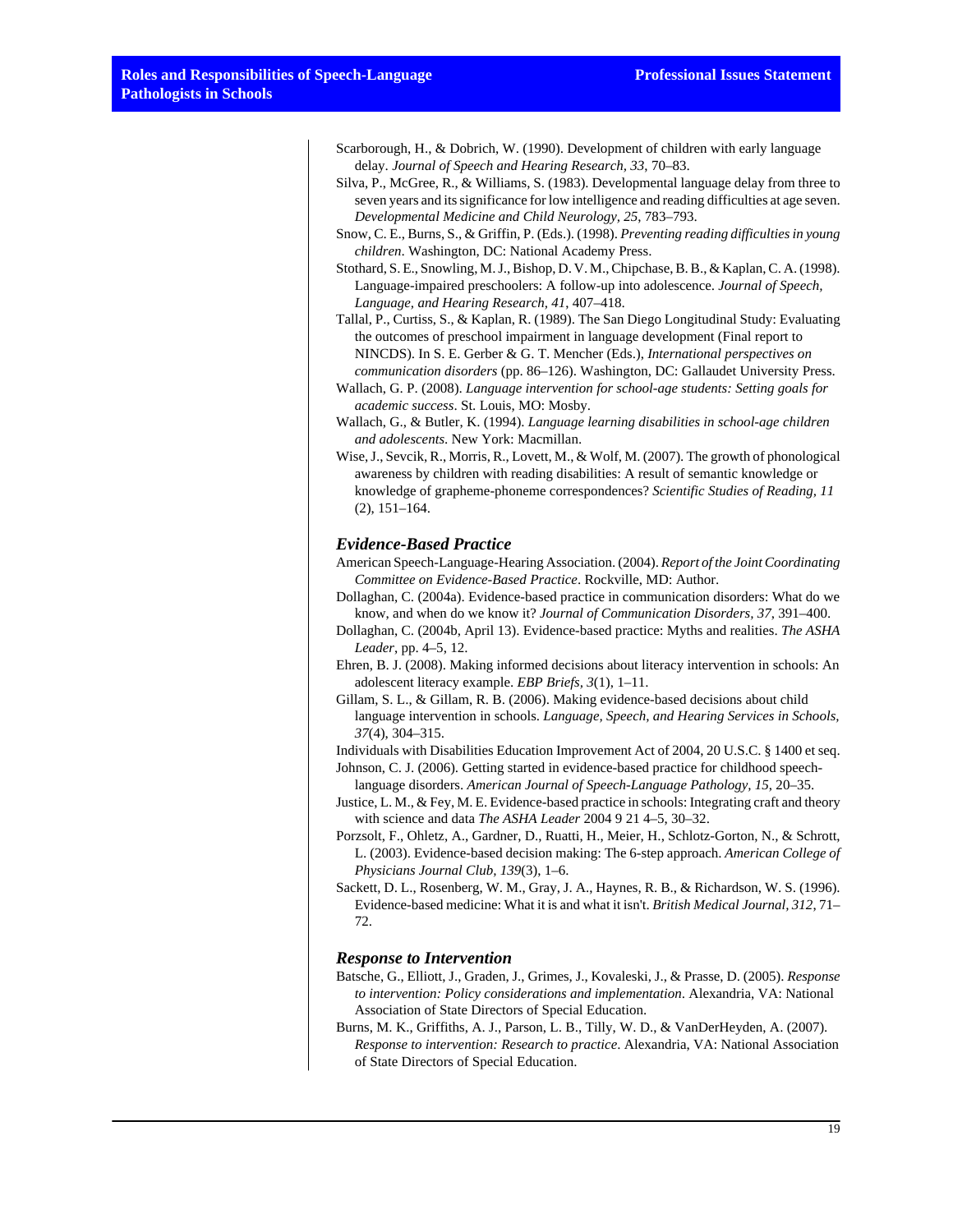- Ehren, B. J. (2005). Responsiveness to intervention and the speech-language pathologist [Special issue]. *Topics in Language Disorders, 25*(2).
- Ehren, B. J., Montgomery, J., Rudebusch, J., & Whitmire, K. (2006). *The role of the speechlanguage pathologist in RTI.* Retrieved May 4, 2007, from [www.nasponline.org/](http://www.nasponline.org/advocacy/RTIrole_NASP.pdf) [advocacy/RTIrole\\_NASP.pdf.](http://www.nasponline.org/advocacy/RTIrole_NASP.pdf)
- Ehren, B. J., & Whitmire, K. (2009). Speech-language pathologists as primary contributors to Responsiveness to Intervention at the secondary level. *Seminars in Speech and Language, 30*, 90–104.
- Fuchs, D., & Deshler, D. D. (2007). What we need to know about responsiveness to intervention (and shouldn't be afraid to ask). *Learning Disabilities Research & Practice, 22*, 129–136.
- Haager, D., Klingner, J., & Vaughn, S. (Eds.). (2007). *Evidence-based reading practices for response to intervention*. Baltimore: Brookes.

Individuals with Disabilities Education Improvement Act of 2004, 20 U.S.C. § 1400 et seq.

- International Reading Association Commission on RTI. (2009, February/March). Working draft of guiding principles. *Reading Today, 26*(4), 1–6.
- Justice, L. M. (2006). Evidence-based practice, response to intervention, and the prevention of reading difficulties. *Language, Speech, and Hearing Services in Schools, 37*, 284– 297.
- Klingner, J. K., & Edwards, P. A. (2006). Cultural considerations with response to intervention models. *Reading Research Quarterly, 41*, 108–117.
- Kurns, S., & Tilly, W. D. (2008). *Response to intervention blueprints: School building level edition*. Alexandria, VA: The National Association of State Directors of Special Education. Retrieved July 7, 2007, from [www.nasdse.org/Portals/0/SCHOOL.pdf.](http://www.nasdse.org/Portals/0/SCHOOL.pdf)
- Mellard, D. F., & Johnson, E. (2007). *RTI: A practitioner's guide to implementing Response to Intervention*. Thousand Oaks, CA: Corwin Press.
- Moore, B. J., & Montgomery, J. K. (2008). *Making a difference for America's children— Speech-language pathologists in public schools* (2nd ed.). Greenville, SC: Thinking Publications.
- National Joint Committee on Learning Disabilities (2005). Responsiveness to intervention and learning disabilities. *Learning Disabilities Quarterly*, *28*, 249–260. Retrieved from [www.ldonline.org](http://www.ldonline.org).
- No Child Left Behind Act of 2001, 20 U.S.C. § 6301.
- Schraeder, T. (2008). *A guide to school services in speech-language pathology*. San Diego, CA: Plural.
- U.S. Department of Education, Office of Special Education and Rehabilitative Services. (2002). *A new era: Revitalizing special education for children and their families*. Washington, DC: Author.

#### *Telepractice*

- American Speech-Language-Hearing Association. (2010). *Professional issues in telepractice for speech-language pathologists*. Available from [www.asha.org/policy](http://www.asha.org/policy).
- American Speech-Language-Hearing Association. (2005). *Speech-language pathologists providing clinical services via telepractice [Position Statement]*. Retrieved from [www.asha.org/docs/html/PS2005-00116.html.](http://www.asha.org/docs/html/PS2005-00116.html)
- Denton, D. R. (2003). Ethical and legal issues related to telepractice. *Seminars in Speech and Language, 24*, 313–322.
- Grogan-Johnson, S., Alvares, R.L., Rowan, L., & Creaghead, N. (2010). A pilot study comparing the effectiveness of speech-language therapy provided by telemedicine with conventional on-site therapy. *Journal of Telemedicine and Telecare*. Advance online publication. doi:10.1258/jtt.2009.090608.
- Mashima, P., & Doarn, C. (2008, December). Overview of telehealth activities in speechlanguage pathology. *Telemedicine and e-Health, 14*, 1101–1109.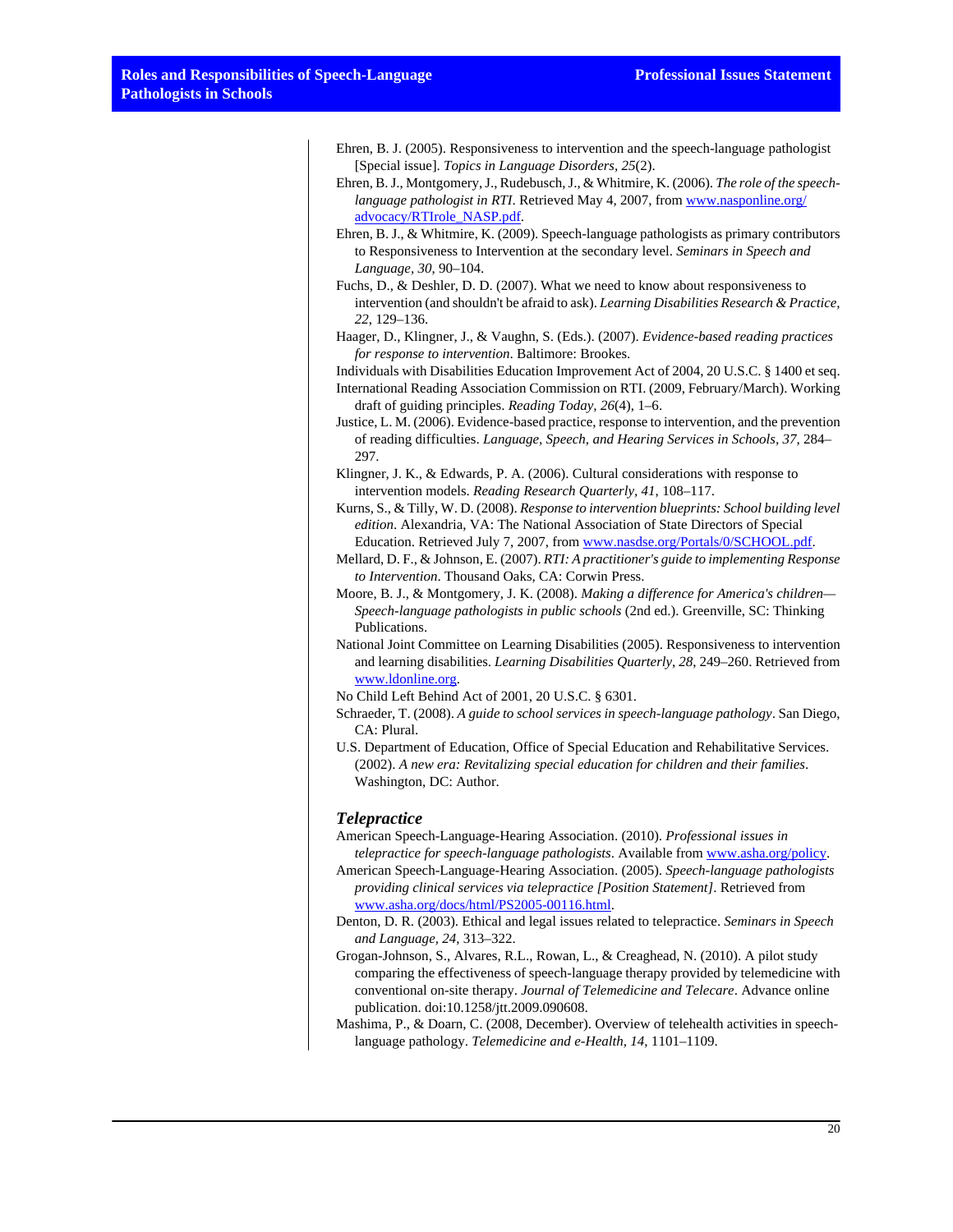- Rose, D., Furner, S., Hall, A., Montgomery, K., Katsavras, E., & Clarke, P. (2000). Videoconferencing for speech and language therapy in schools. *BT Technology Journal, 18*, 101–104.
- Waite, M. C., Cahill, L. M., Theodoros, D. G., Busuttin, S., & Russell, T. G. (2006). A pilot study of online assessment of childhood speech disorders. *Journal of Telemedicine and Telecare, 12*, 92–94.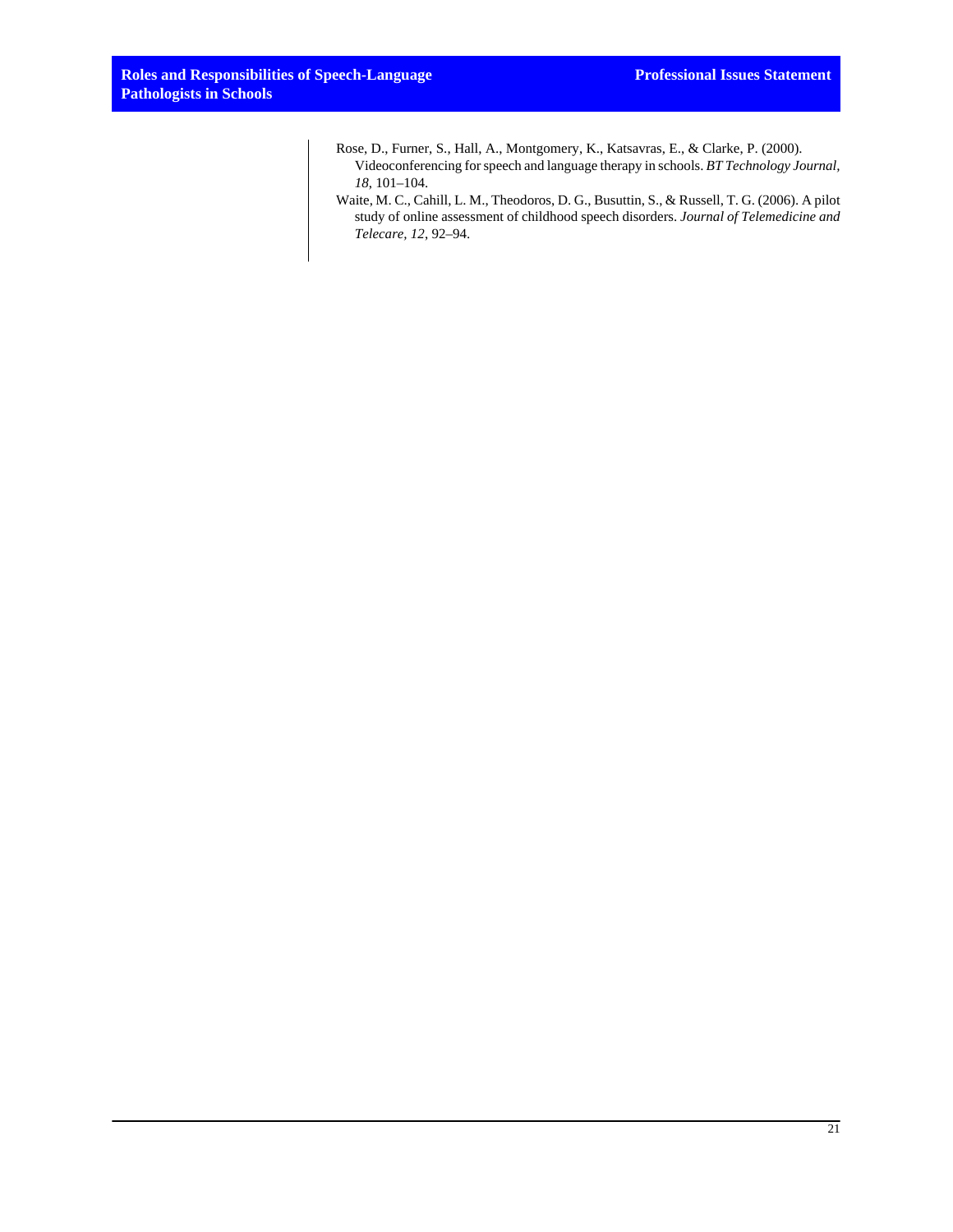# **APPENDIX. ASHA Policy Documents Relevant to Current Roles and Responsibilities of SLPs in Schools**

| <b>Documents and Links</b>                                                                                                                                                                                                                                                                                                                                                                                | <b>Relationship to Roles and Responsibilities</b>                                                                                                                                                                                                                                                                                                                                                                                                                 |
|-----------------------------------------------------------------------------------------------------------------------------------------------------------------------------------------------------------------------------------------------------------------------------------------------------------------------------------------------------------------------------------------------------------|-------------------------------------------------------------------------------------------------------------------------------------------------------------------------------------------------------------------------------------------------------------------------------------------------------------------------------------------------------------------------------------------------------------------------------------------------------------------|
| Roles and Responsibilities of SLPs With Respect to Reading and<br>Writing in Children and Adolescents (2001)<br><b>Position Statement</b><br>www.asha.org/docs/html/PS2001-00104.html<br><b>Technical Report</b><br>www.asha.org/docs/html/TR2001-00148.html<br>Guidelines<br>www.asha.org/docs/html/GL2001-00062.html<br>Knowledge and Skills Needed by SLPs<br>www.asha.org/docs/html/KS2002-00082.html | Emphasizes knowledge and skills that SLPs<br>possess that qualify them to take a key role in<br>the literacy development of children and<br>adolescents.                                                                                                                                                                                                                                                                                                          |
| A Workload Analysis Approach for Establishing Speech-Language<br>Caseload Standards in the Schools (2002)<br><b>Position Statement</b><br>www.asha.org/docs/html/PS2002-00122.html<br><b>Technical Report</b><br>www.asha.org/docs/html/TR2002-00160.html<br>Guidelines<br>www.asha.org/docs/html/GL2002-00066.html                                                                                       | Philosophy and strategies for SLPs to manage<br>the number of students served on the caseload,<br>balanced against the workload. Workload<br>includes all the activities necessary to support<br>students' education programs and implement<br>best practices for school speech-language<br>services. Includes strategies to help gain the<br>assistance of administrators to support this<br>philosophical and actual shift in caseload/<br>workload management. |
| Provision of Instruction in English as a Second Language by Speech-<br>Language Pathologists in School Settings (1998)<br>www.asha.org/docs/html/PS1998-00102.html                                                                                                                                                                                                                                        | Emphasizes that SLPs who do not have<br>specific preparation and skills in English as a<br>second language (ESL) should not provide<br>instruction in ESL, but may collaborate with<br>ESL instructors to help students in school<br>settings.                                                                                                                                                                                                                    |
| Role of SLPs in Working With ESL Instructors in School Settings<br>(1998)<br><b>Technical Report</b><br>www.asha.org/docs/html/TR1998-00145.html                                                                                                                                                                                                                                                          | With workloads increasingly representing<br>students from culturally and linguistically<br>diverse populations, this document helps<br>SLPs determine their role in working with<br>these students, as distinguished from the role<br>of the ESL teacher.                                                                                                                                                                                                         |
| American English Dialects (2003)<br><b>Technical Report</b><br>www.asha.org/docs/html/TR2003-00044.html                                                                                                                                                                                                                                                                                                   | This document provides support to SLPs to<br>make the distinction between a dialect and a<br>disability to reduce the disproportionate<br>referral of students to special education when<br>the student speaks a dialect other than the one<br>used in most classrooms, curriculum texts,<br>and assessment instruments.                                                                                                                                          |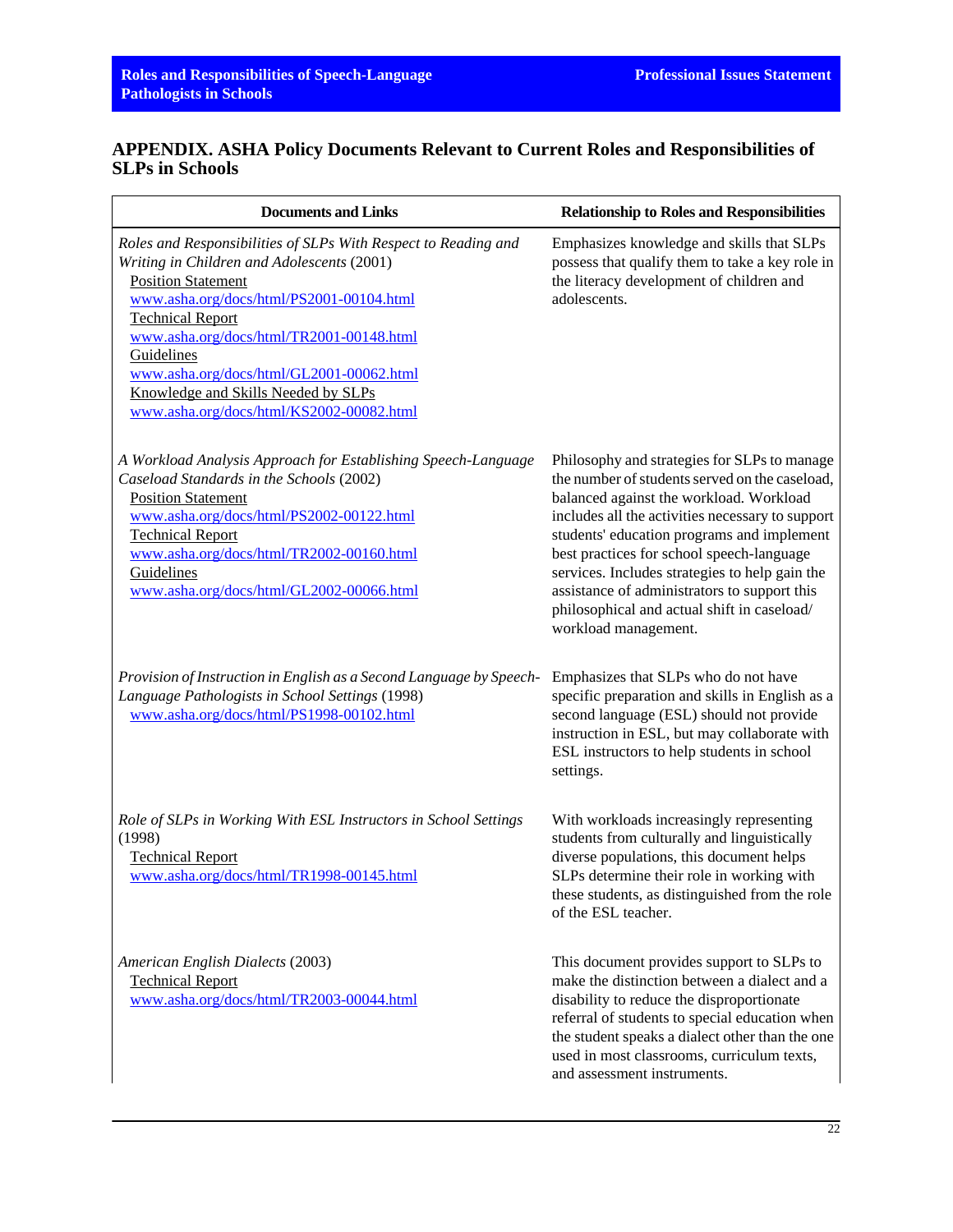| <b>Documents and Links</b>                                                                                                                                                                                                      | <b>Relationship to Roles and Responsibilities</b>                                                                                                                                                                                                                                                                                                                                                                                                                                                                                          |
|---------------------------------------------------------------------------------------------------------------------------------------------------------------------------------------------------------------------------------|--------------------------------------------------------------------------------------------------------------------------------------------------------------------------------------------------------------------------------------------------------------------------------------------------------------------------------------------------------------------------------------------------------------------------------------------------------------------------------------------------------------------------------------------|
| Knowledge and Skills Needed by Speech-Language Pathologists and<br>Audiologists to Provide Culturally and Linguistically Appropriate<br>Services (2004)<br>Knowledge and Skills<br>www.asha.org/docs/html/KS2004-00215.html#top | Identifies the myriad areas of competency<br>SLPs need to provide appropriate services to<br>clients of varying cultural and linguistic<br>backgrounds, especially with regard to<br>assessment and treatment, including language<br>and dialect acquisition history; cultural<br>approaches to disability; the norms in the<br>client's speech community that are used to<br>determine whether a disorder exists; and<br>various processes of second language learning<br>such as language loss, language transfer, and<br>interlanguage. |
| Bilingual Speech-Language Pathologists and Audiologists:<br>Definition (1989)<br>www.asha.org/docs/html/RP1989-00205.html                                                                                                       | Provides a definition of a bilingual SLP or<br>audiologist and outlines the knowledge and<br>skills needed to provide bilingual assessment<br>and intervention services.                                                                                                                                                                                                                                                                                                                                                                   |
| Clinical Management of Communicatively Handicapped Minority<br>Language Populations (1985)<br>www.asha.org/docs/html/PS1985-00219.html                                                                                          | Recommends competencies for assessment<br>and remediation of communication disorders<br>of minority language speakers and describes<br>alternative strategies that can be utilized when<br>those competencies are not met.                                                                                                                                                                                                                                                                                                                 |
| Cultural Competence (2005)<br>www.asha.org/docs/html/ET2005-00174.html                                                                                                                                                          | This Issues in Ethics statement provides<br>guidance so that SLPs and audiologists may<br>provide ethically appropriate services to all<br>populations, while recognizing their own<br>cultural/linguistic background or life<br>experience and that of their client/patient/<br>student.                                                                                                                                                                                                                                                  |
| Scope of Practice in Speech-Language Pathology (2007)<br>www.asha.org/docs/html/SP2007-00283.html                                                                                                                               | This document delineates all of the different<br>roles in which SLPs may function as they<br>provide clinical services.                                                                                                                                                                                                                                                                                                                                                                                                                    |
| Professional Performance Review Process for the School-Based<br>SLP (2006)<br>Guidelines<br>www.asha.org/NR/rdonlyres/70B0490D-<br>E7E5-451C-9A90-2BDD9AAC4EE5/0/SLPPPRP06.pdf                                                  | This document was specifically developed to<br>assess the performance of school-based SLPs.<br>It helps to fulfill mandates by NCLB and<br>IDEA that teachers, administrators, and<br>specialists, including SLPs, use evidence-<br>based practice and adhere to accountability<br>requirements.                                                                                                                                                                                                                                           |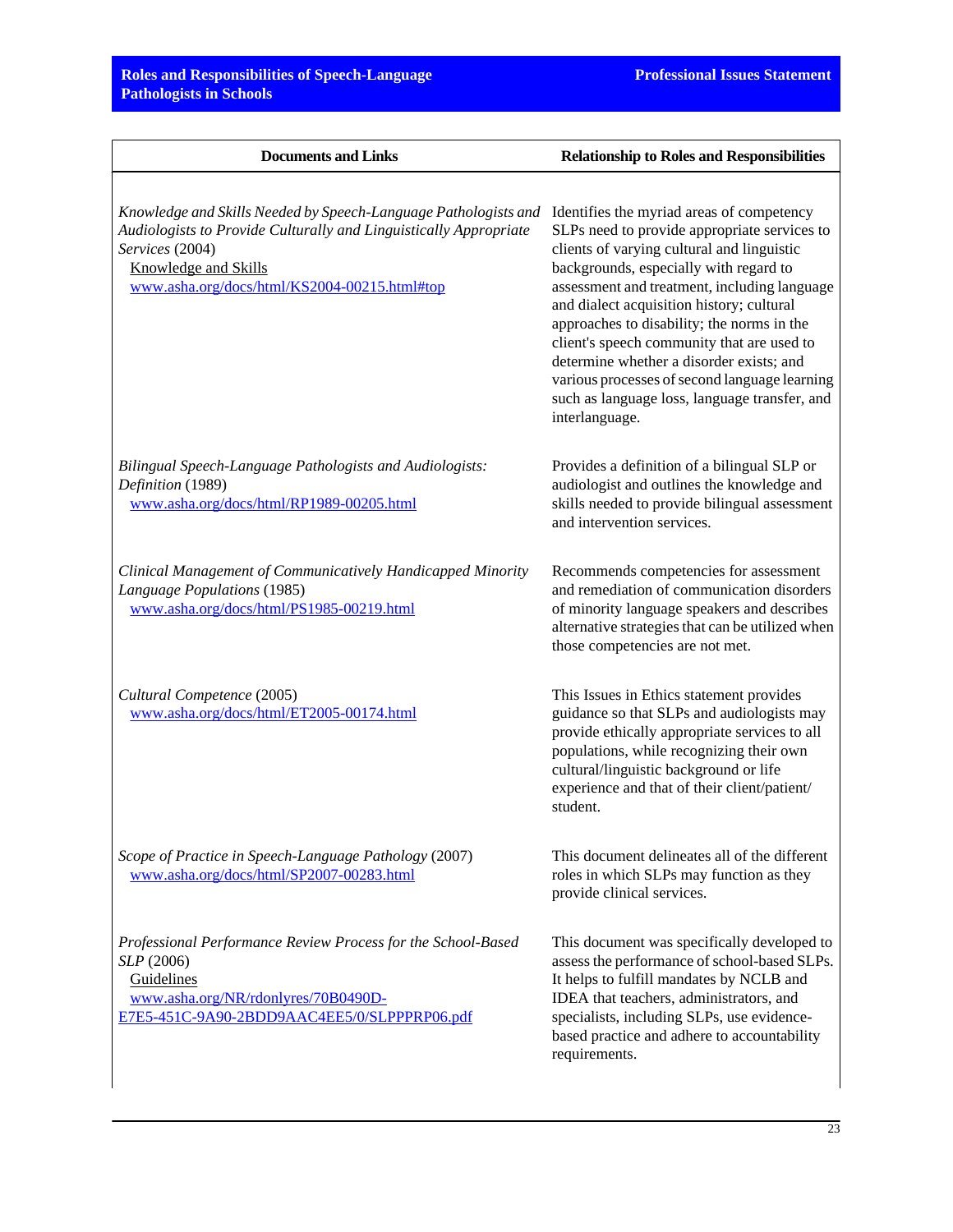| <b>Documents and Links</b>                                                                                                                                                                                                                                                                                                                                             | <b>Relationship to Roles and Responsibilities</b>                                                                                                                                                                                                                                                                                                                                                                                                                  |
|------------------------------------------------------------------------------------------------------------------------------------------------------------------------------------------------------------------------------------------------------------------------------------------------------------------------------------------------------------------------|--------------------------------------------------------------------------------------------------------------------------------------------------------------------------------------------------------------------------------------------------------------------------------------------------------------------------------------------------------------------------------------------------------------------------------------------------------------------|
| Appropriate School Facilities for Students With Speech-Language-<br>Hearing Disorders: Technical Report (2002)<br>www.asha.org/docs/html/TR2002-00236.html                                                                                                                                                                                                             | This document provides facility<br>recommendations in accordance with current<br>legal and technological standards. It contains<br>minimum requirements for creating optimal<br>learning and assessment environments for<br>students. It is designed to be a substantiating<br>reference for use when building a new school,<br>redesigning an existing structure, and/or<br>advocating for improvement of facility work<br>conditions.                            |
| Code of Ethics (2010)<br>www.asha.org/docs/html/ET2010-00309.html                                                                                                                                                                                                                                                                                                      | Contains the fundamental principles of<br>acceptable professional conduct and<br>prohibitions. Provides guidance for school-<br>based SLPs in typical and atypical school<br>situations.                                                                                                                                                                                                                                                                           |
| Evidence-Based Practice in Communication Disorders: An<br>Introduction (2005)<br><b>Position Statement</b><br>www.asha.org/docs/html/PS2005-00221.html<br><b>Technical Report</b><br>www.asha.org/docs/html/TR2004-00001.html                                                                                                                                          | Provides a rationale and strategies for SLPs to<br>develop practice guidelines based on<br>systematic evidence reviews.                                                                                                                                                                                                                                                                                                                                            |
| Guidelines for Speech-Language Pathologists in Diagnosis,<br>Assessment, and Treatment of Autism Spectrum Disorders Across the<br>Life Span (2006)<br><b>Position Statement</b><br>www.asha.org/docs/html/GL2006-00049.html<br><b>Technical Report</b><br>www.asha.org/docs/html/TR2006-00143.html<br>Knowledge and Skills<br>www.asha.org/docs/html/KS2006-00075.html | Detailed information focusing on numerous<br>aspects of diagnosis and treatment of autism<br>spectrum disorders. Extensive references in<br>each area including interfacing with families,<br>specific resources for screening and diagnosis,<br>including differential diagnosis. Includes<br>evidence-based approach to effective<br>treatment interventions. Emphasis on the role<br>of the SLP throughout with this ever-<br>increasing population in schools. |
| Roles and Responsibilities of Speech-Language Pathologists With<br>Respect to Augmentative and Alternative Communication (2004)<br><b>Position Statement</b><br>www.asha.org/docs/html/PS2005-00113.html<br><b>Technical Report</b><br>www.asha.org/docs/html/TR2004-00262.html<br>Knowledge and Skills<br>www.asha.org/docs/html/KS2002-00067.html                    | Detailed information highlighting<br>augmentative and alternative communication<br>(AAC), including considerations for AAC<br>usage and cultural and linguistic differences.<br>Specific references for assessment and<br>treatment considerations, focusing on<br>evidence-based practices. Focus on the role of<br>the SLP working with AAC or possible AAC<br>users.                                                                                            |